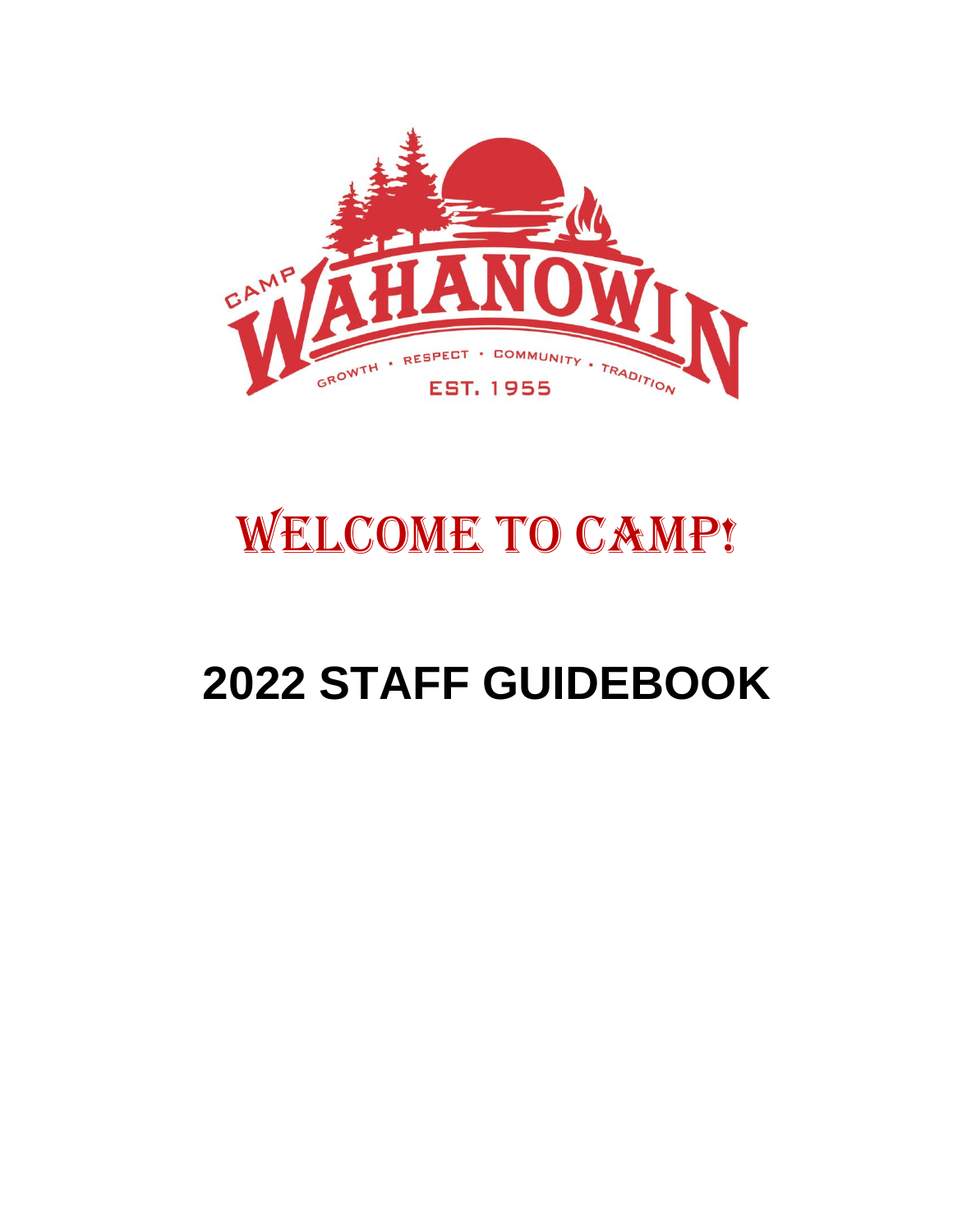# **TABLE OF CONTENTS**

| <b>Director's Welcome</b>                       | 3  |
|-------------------------------------------------|----|
| Our Philosophy (Vision, Mission and Values)     | 4  |
| <b>Our History</b>                              | 5  |
| Land Acknowledgement                            | 5  |
| The McPherson Family                            | 5  |
| <b>Our Site and Facilities</b>                  | 5  |
| <b>Health and Safety</b>                        | 6  |
| <b>Staff Code of Conduct</b>                    | 6  |
| <b>Staff Policies</b>                           | 8  |
| OD (On Duty Night Watch) and Curfew             | 9  |
| <b>Cabin Checks</b>                             | 10 |
| Health Centre and Staying Healthy at Camp       | 10 |
| <b>Emergency Procedures, Fire and Safety</b>    | 11 |
| Workplace Harassment and Violence Policy        | 11 |
| <b>General Information</b>                      | 13 |
| Accommodation                                   | 13 |
| Arrival at Camp                                 | 13 |
| Days Off/Time Off                               | 14 |
| Departure from Camp at End of Contract          | 14 |
| Insurance                                       | 14 |
| Laundry                                         | 14 |
| Mail, Messages and Cell Phones                  | 15 |
| Pay Cheques and Salary Advances                 | 15 |
| <b>Personal Property</b>                        | 15 |
| Vehicle Use at Camp                             | 15 |
| <b>Visitors at Camp</b>                         | 16 |
| <b>What to Pack</b>                             | 17 |
| <b>Staff Daily Responsibilities and Conduct</b> | 18 |
| Evaluations                                     | 19 |
| <b>Typical Day</b>                              | 19 |
| Programming                                     | 19 |
| <b>Wahanowin Songs</b>                          | 21 |
| Dining Hall and Kitchen Rules and Routines      | 22 |
| Kitchen and Dining Hall Rules                   | 22 |
| <b>Dining Hall Routine</b>                      | 22 |
| <b>Blessing</b>                                 | 23 |
| <b>Friday Night Shabbat</b>                     | 23 |
| <b>Meals/Special Dietary Requests</b>           | 23 |
| <b>How to Find Us</b>                           | 24 |
| <b>Contacting our Office</b>                    | 24 |
| Directions to Camp                              | 25 |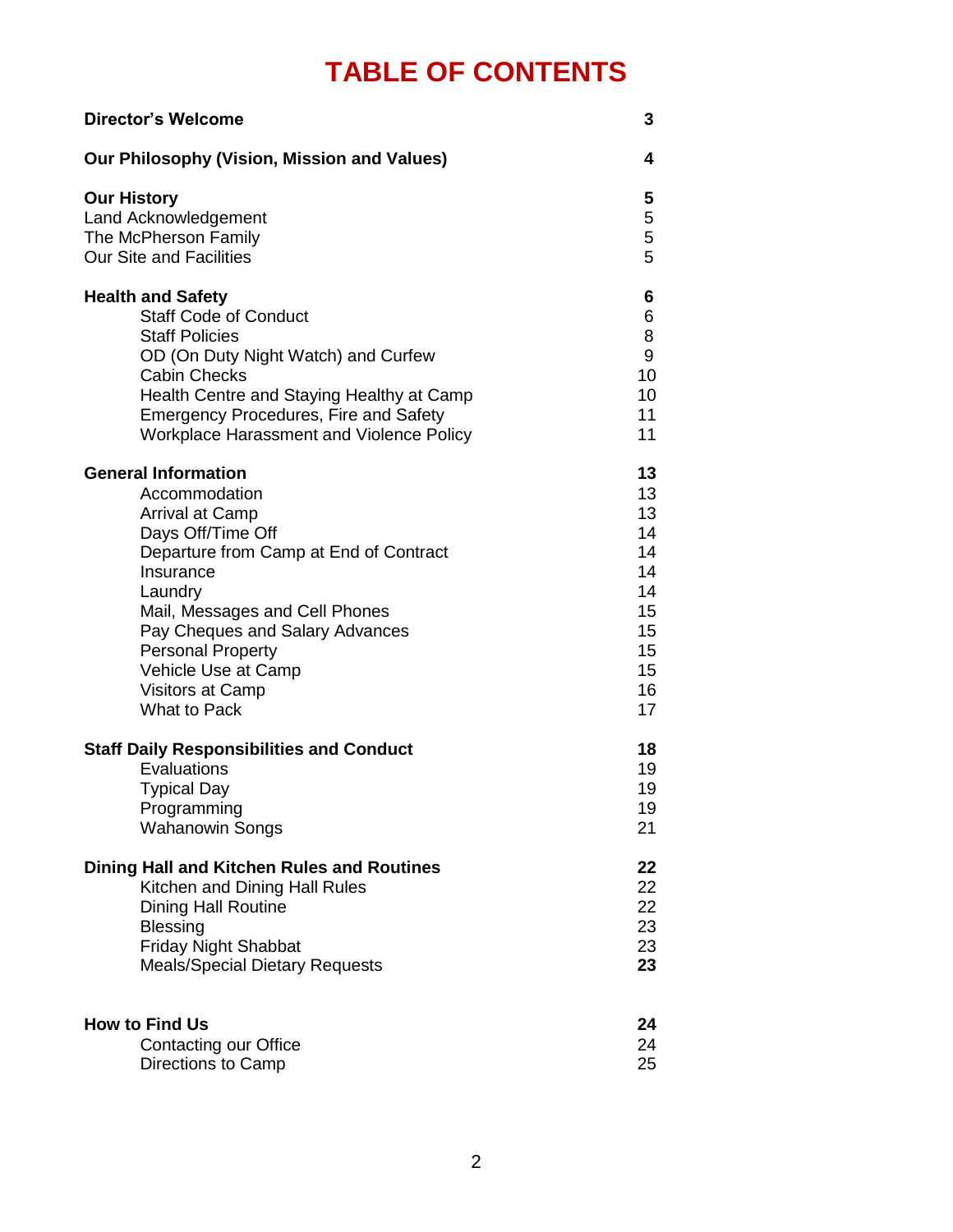

# **DIRECTOR'S WELCOME**

Dear Staff Member,

Welcome to Camp Wahanowin! You will soon embark on an adventure that will affect many lives and quite possibly change your own. The potential of the summer camp experience is limitless as we strive to deliver a program impacting positively on many children.

We have been able to provide a fun and exciting experience to thousands of children since 1955 on the beautiful shores of Lake Couchiching. However, we have only been able to accomplish this with the help of dedicated and caring staff.

You will be playing a significant role in cabins, at activity areas and in the lives of many campers. The responsibility you are being handed is awesome and the required effort significant, but the rewards are infinite. Helping children learn new skills, gain confidence and make new friends is exhilarating and provides a level of satisfaction seldom felt anywhere else.

This Staff Guidebook has been compiled to help prepare you for the upcoming summer. Please read it carefully so that you can arrive at camp informed and ready to get the most out of the summer.

Our reputation is entrusted to you to continue the excellence in camping we have enjoyed for many years. Welcome to the Wahanowin Team! We look forward to working with you this summer.

Your Wahanowin Directors,

Elijah and Tia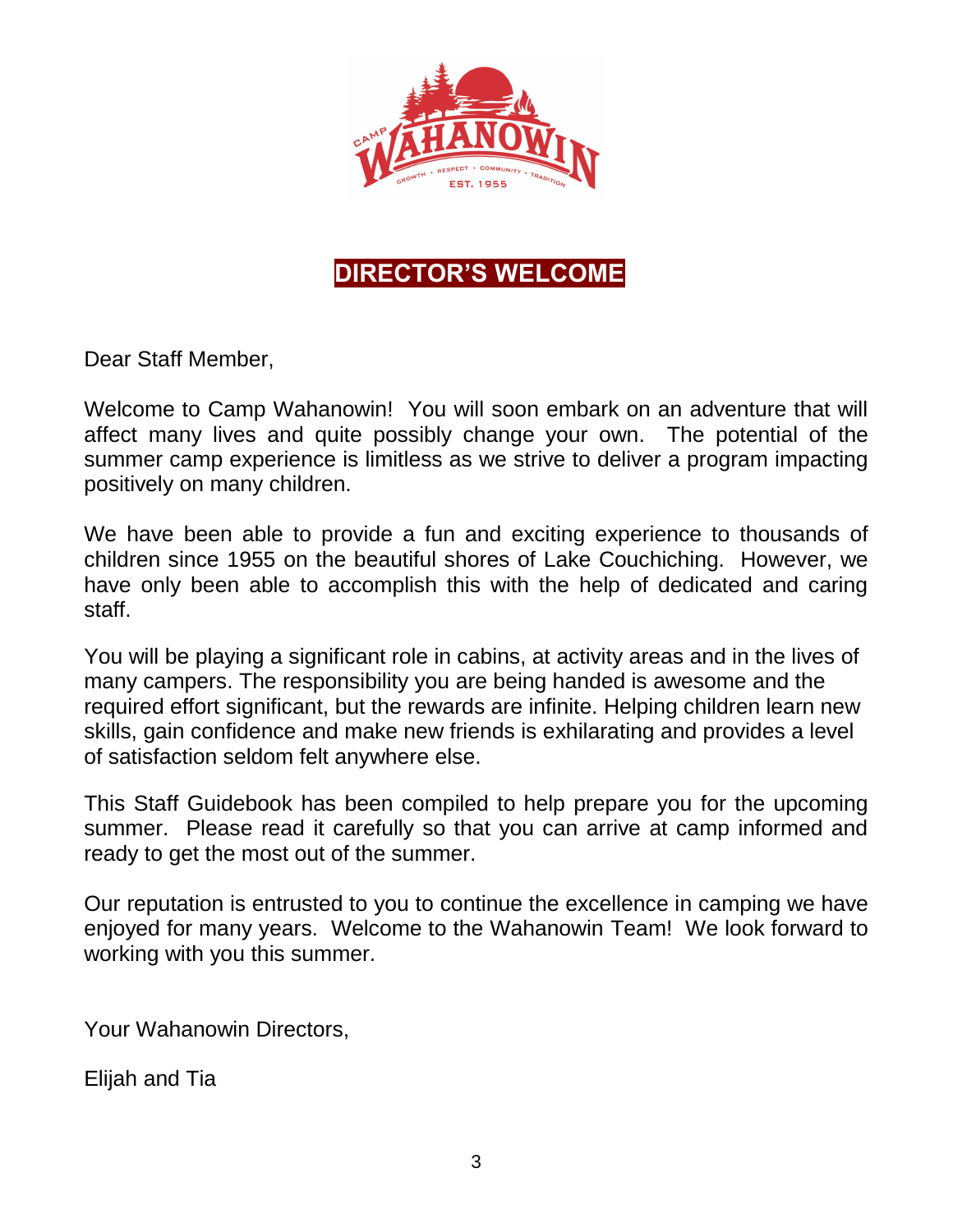# **OUR PHILOSOPHY (VISION, MISSION AND VALUES)**

### **WE USE OUR VISION AND MISSION TO GUIDE US. WE LIVE OUR VALUES EACH AND EVERY DAY. THIS IS WHO WE ARE.**

### **VISION**

A supportive community that inspires our campers and staff to become competent, confident and compassionate leaders

### **MISSION**

We achieve our vision through creating:

A safe environment where campers and staff feel included, supported and cared for Friendships and memories to last a lifetime through intentional nurturing of healthy relationships and experiences

Fun, unique and innovative ways to motivate and enhance skill development and self confidence; and

An 'unplugged' space where the focus is on self-discovery and personal bests

### **VALUES**

We embrace and live the following values

### **Community**

We look out for each other and put others before ourselves We take responsibility for caring and supporting each other and our environment We are dedicated to teaching ourselves about the importance of giving back

**Growth** We create safe and supportive environments where everyone is given opportunities to learn, become independent, resilient and build confidence We expand our comfort zones by embracing failure and imperfection and learning from our mistakes. We are not afraid to ask for help We are committed to leadership development and continuous learning

### **Respect**

We accept each person for who they are without judgement We listen to each other We act honestly and with integrity

### **Tradition**

We honour the past while embracing the future We create a sense of comfort and belonging through the celebration of memories We develop and inspire the next generation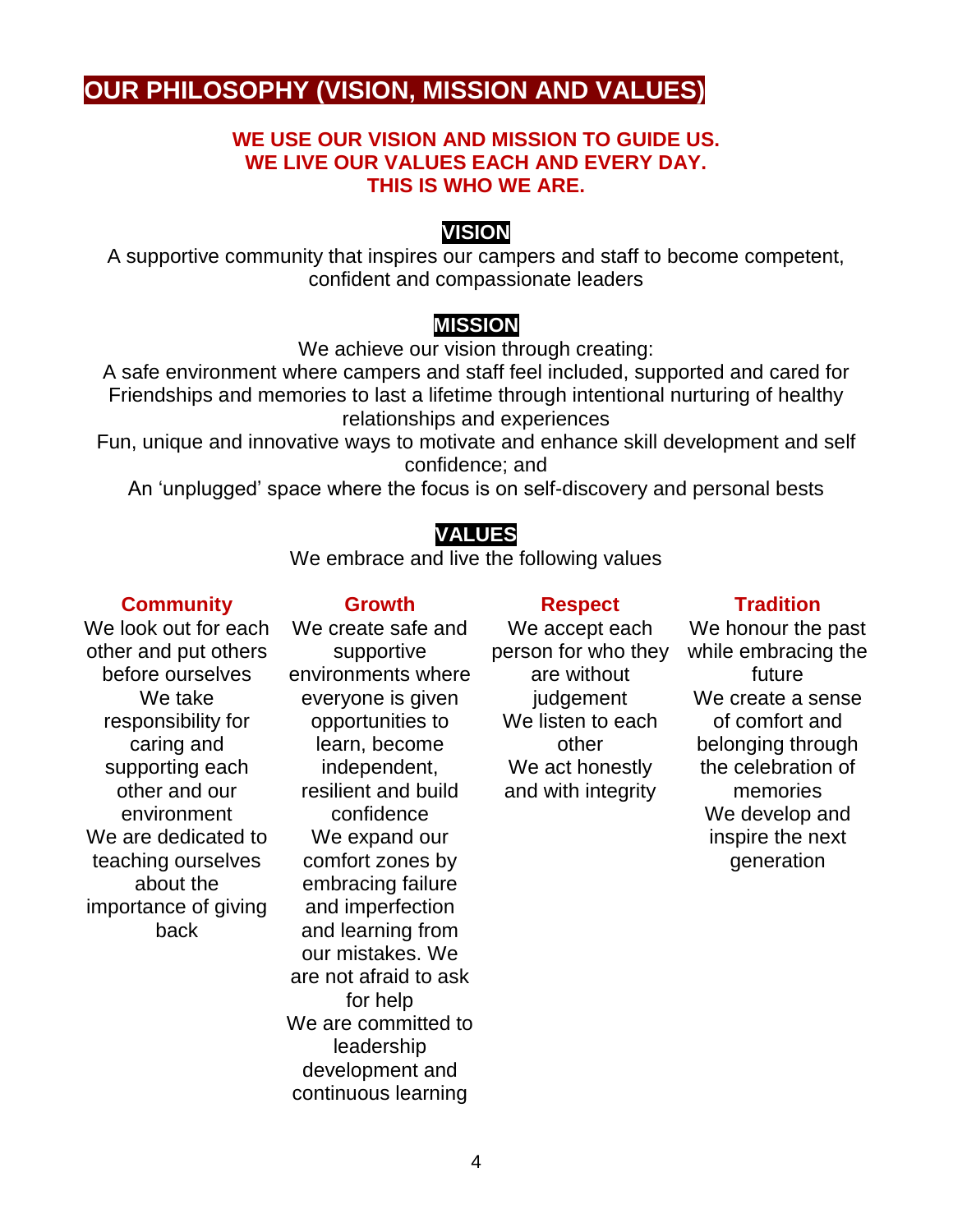# **OUR HISTORY**

# **Land Acknowledgement**

Camp Wahanowin respectfully acknowledges that it is located on the tradition territory of the Anishinaabeg, Ojibwe, Odawa and the Pottawatomi nations. These are collectively known as the Three Fired confederacy.

We also recognize the contributions that the Chippewas of the Rama Mnjikaning First Nation, known as the "people of the deer" has made in shaping and strengthening our community.

Camp Wahanowin's surrounding area is still the home to many Indigenous people from across Turtle Island and we are grateful to have the opportunity to share this land. We are committed to a relationship with First Nations, Métis and Inuit people based on the principles of mutual trust, respect, reciprocity, and collaboration the spirit of reconciliation.

### **The McPherson Family**

The land where Camp Wahanowin now stands was granted to Captain Allan McPherson in 1867. Using limestone from our former site on Lake St. John, he built his home which we know as "The Stonehouse". It was the first settlement in the area and became the first post office in Simcoe County. It was nearly 100 years later, in 1955, when Harold Nashman and his Mother, Anne (Bubby Nash), discovered the site and recognized it for what it was - a place for children to flourish. They opened Camp Wahanowin that same year, and the Nashman family-owned Camp Wahanowin up until the transition of ownership to Tia and Elijah in Fall 2022.

### **Our Site and Facilities**

Wahanowin comprises 100 acres on the shores of Lake Couchiching just 1<sup>1</sup>/<sub>2</sub> hours north of Toronto. The site is a rolling countryside made up of wooded areas, spacious open fields and water sources. There is ample space for extensive land sports, hiking trails and lots of untouched natural land.

Wahanowin's waterfront on Quarry Point Bay, is approximately 400m in length, is aptly suited for all of our activities. There is a sandy-bottomed swim area, plus canoeing, kayaking, fishing and during the midsummer months water-skiing stand up paddleboarding, sailing, a waterpark and pontoon boats.

Our exciting adventure activities include nine low-initiative tasks and high ropes elements, as well as a Climbing Wall, a zip line and our team ropes challenge course. We are also the only camp in Canada to have a full-size Trapeze and 2 Bungee trampolines to provide additional thrills.

In addition to the above, our outstanding sports and arts facilities include eight recreation halls (six of which are equipped with heating), a century stone farmhouse and numerous arts and crafts studios. Athletics are accommodated on two baseball diamonds, a soccer field, six tennis courts, basketball courts with lights and three beach volleyball courts. We have an archery range, 3km of mountain biking trails as well as a large theatre with seating for over five hundred that are equipped with professional sound and lighting.

*"W – That's the way we begin . . . "*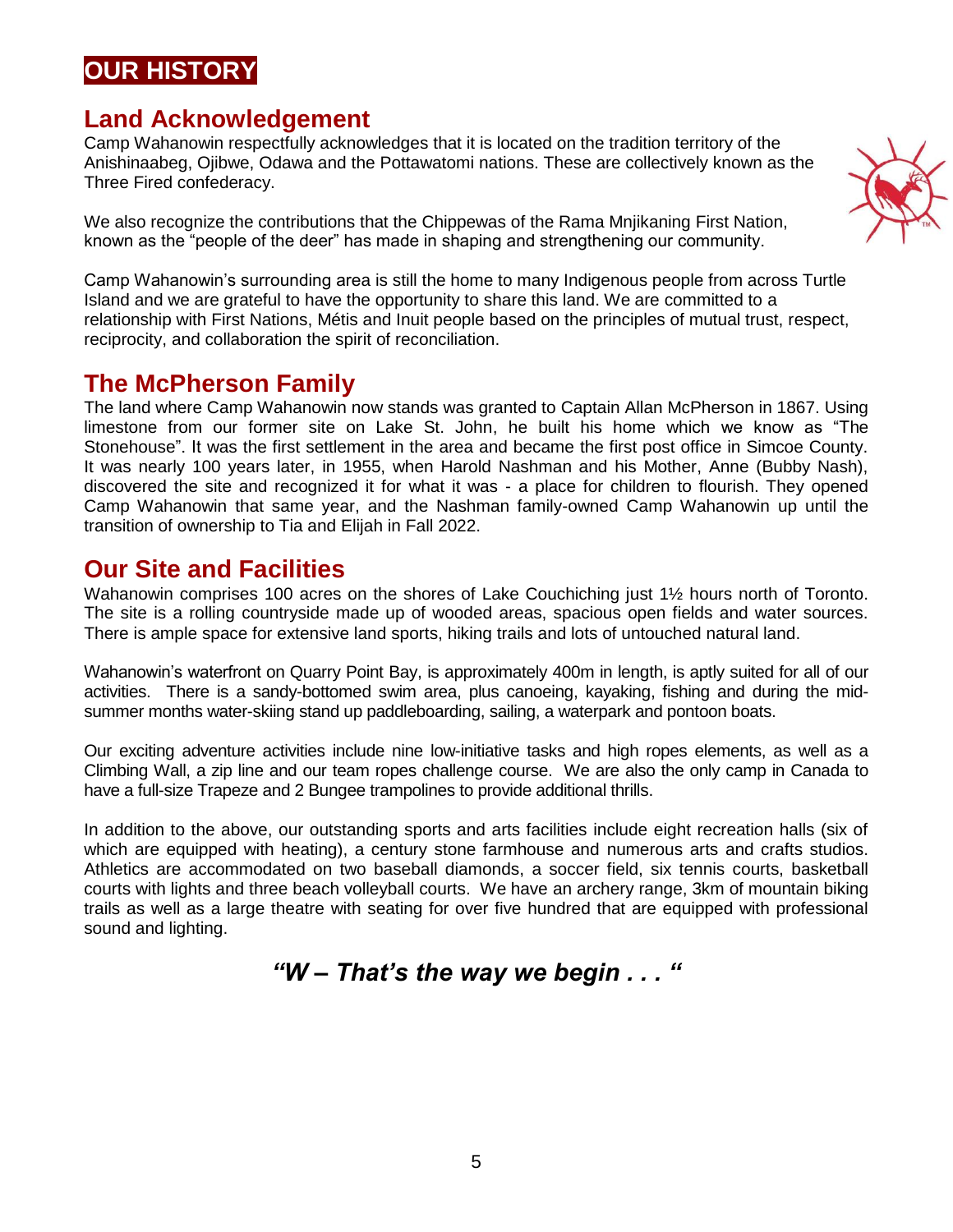# **HEALTH AND SAFETY**

### **Staff Code of Conduct**

Camp Wahanowin's Code of Conduct, in conjunction with the policies as outlined within this manual and the Staff Agreement, provides each staff member with a clear understanding of appropriate behaviours and conduct during their employment in keeping with our values of respect, growth, community, and tradition.

By adhering to the Code of Conduct, each staff member is a role model and contributes to the wellbeing of campers and staff and a safe and friendly environment, free from conflict, harassment and discrimination. Each aspect of this document and the camp policies will be refreshed as part of precamp staff training.

All staff members are expected to carefully read and sign off on this document and conduct themselves accordingly while employed by Camp Wahanowin, both on and off site. The Code of Conduct forms part of your Staff Agreement and any single breach it, may result in disciplinary action, including termination of your employment.

The Code of Conduct covers the following issues:

- 1) Discrimination and Harassment
- 2) Sexual Harassment and Relationships at Camp
- 3) Alcohol, Drugs and Smoking
- 4) Work Ethic
- 5) Appropriate Language
- 6) Appropriate Appearance
- 7) Hazing, Initiations and Pranks
- 8) Community Reputation

### **Discrimination and Harassment**

It is our responsibility to treat everyone at camp fairly and with respect. Discrimination at camp will not be tolerated and we expect all our staff to act, when appropriate, to correct or prevent comments or behaviors that are unjustly discriminatory. Behavior that constitutes discrimination at camp includes, but is not limited to:

- an expression of power over or against another person;
- comments which are demeaning with respect to body type, physical characteristics, gender, gender identity, ancestry, colour, ethnic or racial origin, nationality, national origin, sexual orientation, age, marital status, religion, religious belief, political belief, disability, or economic status.

Harassment is defined as comments or conduct towards an individual or group, which is offensive, abusive, racist, sexist, degrading, or malicious. Behavior that constitutes harassment at camp includes, but is not limited to:

- stalking or other intimidating conduct;
- bullying;
- uninvited, unwanted and threatening physical conduct (i.e., hitting, grabbing, pushing, pinching, throwing, use of a weapon);
- displaying or circulating offensive pictures, photographs or materials;
- pressuring others to perform demeaning, humiliating or dangerous acts;
- practical jokes which cause awkwardness or embarrassment, endanger a person's safety, or negatively affect performance;
- behaviours not directed towards a specific person or group but the goal is to create a negative or hostile environment;
- retaliation or threats of retaliation against an individual who reports harassment to a Camp Director.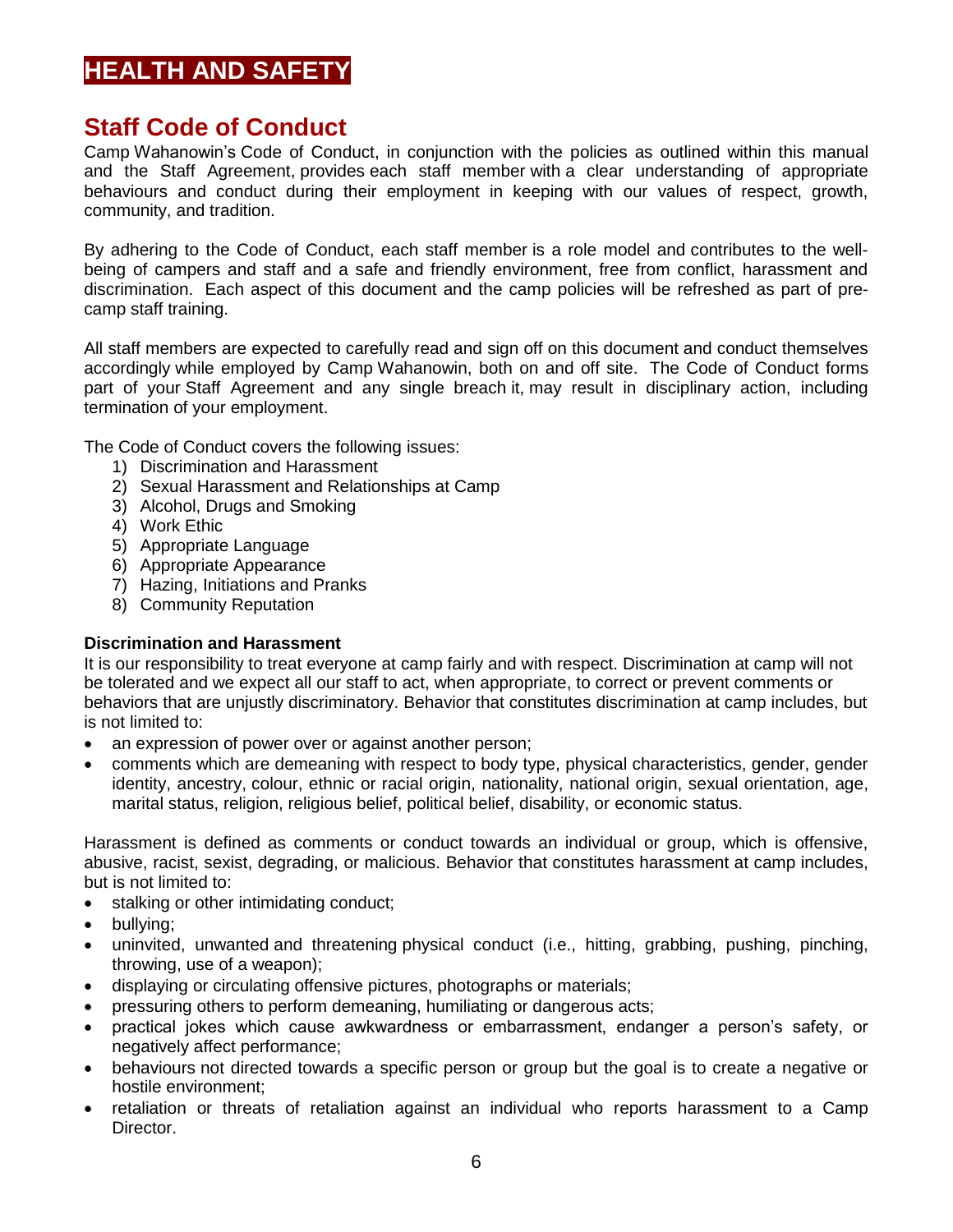### **Sexual Harassment and Relationships at Camp**

Sexual Harassment is defined as unwelcome sexual comments and sexual advances, requests for sexual favours, or conduct of a sexual nature. Sexual harassment is not tolerated at camp and could include, but is not limited to:

- sexist jokes;
- display of sexually offensive material;
- Sexually degrading words used to describe a person
- Inquiries or comments about a person's sex life
- unwelcome sexual flirtations, advances, or propositions;
- a relationship (sexual or otherwise) which constitutes an abuse of power;

Personal relationships and public displays of affection between staff members are to be kept discreet. Campers should not be made aware of any staff member's personal relationships.

### **Alcohol, Drugs and Smoking**

In addition to all non-negotiable policies stipulated in the Staff Agreement and Staff Manual/Policies, staff may not in front of campers discuss the legal consumption of alcohol on time off or carry or visibly store (e)cigarettes that they use on their time off.

Under no circumstances can they return from time off under the influence of alcohol and or/drugs.

### **Work Ethic**

Staff will uphold the mission and values of our guiding philosophy by fulfilling all expectations of their job. Staff are expected to lead by example in all aspects of their employment and show support for all programs and policies that are expected of them and their campers.

#### **Appropriate Language**

Staff members agree they will represent themselves, their personal habits, routines, conduct and image in an appropriate manner to reflect the high standards of professionalism that would be expected as a role model for young children, within and around our camp community. The use of foul language, profanity, lewd or suggestive remarks and/or language that degrades, stereotypes or intimidates others is not appropriate in the environment we create at camp.

#### **Appropriate Appearance**

Staff members are required to dress appropriately as their job requires, based on the position and activity, keeping safety in mind. Articles of clothing, personal effects, hats, water bottles, etc. depicting inappropriate logos, slogans, images, illegal drugs, alcohol branding and profanities are not permitted. Excessively revealing or tight shirts, shorts or bathing suits are not permitted at camp or when staff are off site as a representative of the camp. Additionally, swimsuits are only appropriate at waterfront areas or during water based special programs.

#### **Hazing, Initiations or Pranks**

Initiation, pranks or "hazing" of any staff member or camper will not be tolerated at camp. Hazing refers to any activity expected of a staff or camper joining a group (or to maintain in a group) that humiliates, degrades, forces consumption or risks emotional and/or physical harm, or breaks policy, regardless of the person's willingness to participate. Hazing, initiations, unwanted and hurtful pranks are a form of harassment.

### **Community Reputation**

Our relationship and reputation with the people and businesses in the local community is very important to Wahanowin. When outside of camp on staff or camper excursions or time off, staff must demonstrate positive behaviour that is representative of the camp's values. Damage or theft of public property or inappropriate language or conduct is unacceptable and will be dealt with on an individual basis by the Camp Directors.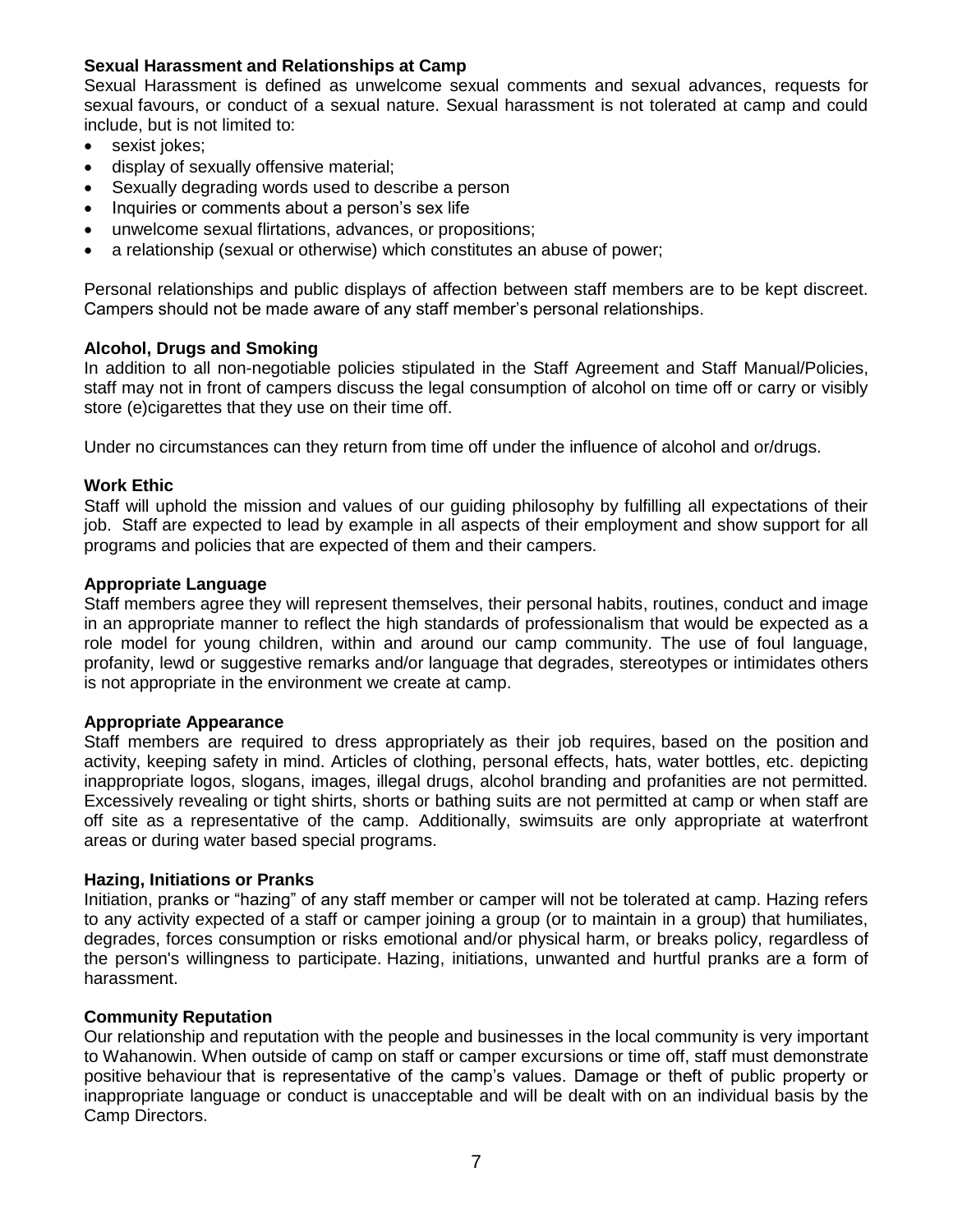### **Staff Policies**

Camp Wahanowin's Staff Policies include the information in your Staff Agreement, the Code of Conduct and the Staff Manual, and the following points which provides each staff member with a clear understanding of appropriate behaviours and conduct during their employment in keeping with our values of respect, growth, community, and tradition.

- 1) Staff found keeping or consuming alcoholic beverages, marijuana in any form, e-cigarettes or illegal drugs or drug paraphernalia of any kind or are in the presence of others who are actively using/consuming them, are subject to immediate dismissal. In addition, the camp reserves the right to contact the police and parents of minor staff in this regard.
- 2) Staff willfully neglectful or abusive (physical, mental, verbal, sexual or emotional) to campers or other staff are subject to immediate dismissal.
- 3) Initiation or hazing of staff or campers of any kind is strictly forbidden.
- 4) Smoking is only permitted in designated areas and only at designated times as specified by the Director and only if staff are officially off duty.
- 5) Staff are required to participate in pre-camp training, ongoing training and attend any "all staff" or job specific meetings throughout the summer.
- 6) Staff must remain on camp property at all times, except for days off and official camp business unless permission is given by the Director.
- 7) Staff will receive one day off per week, exclusive of Visitor's Day and the first and last weeks of CampWahanowin. Staff may not take consecutive days off without permission from a Director and only for special circumstances. Outside appointments should be scheduled to coincide with your day off.
- 8) If leaving camp during their day off, staff are required to sign in and out. Staff returning late from their day off shall lose time from their next one.
- 9) Staff are responsible for their own transportation on their time off.
- 10) Staff may not receive visitors at camp unless permission has been granted by a Director. This includes on-site free time, after camper bedtime, Visitor's Day, during meals, etc. Overnight guests are not permitted at any time.
- 11) Camp is a nut free site and no products that contain or may contain peanuts or tree nuts may be brought into camp.
- 12) Staff may not bring any outside food into camp without permission from a Camp Director nor can they give outside food or drinks of any kind to a camper.
- 13) Program staff are responsible for night duty (OD) once or twice per week from camper bedtime until curfew.
- 14) The camp curfew must be observed by all staff.
- 15) Male staff may not enter female cabins. Female staff may not enter male cabins. The same holds true for campers.
- 16) Any and all staff relationships must be respectful, discreet, responsible and appropriate at all times, particularly in the presence of campers.
- 17) The camp reserves the right to conduct cabin and/or lock box checks to ensure that policies are being upheld. In this regard, cabin doors or lock boxes may not be locked unless permission is given by the Director and a key or combination to the lock provided.
- 18) Counselling staff are expected to actively participate in every activity with their cabin, including all waterfront activities and canoe trips.
- 19) Program staff are required to be on time and in attendance for all meals and eat at their assigned table.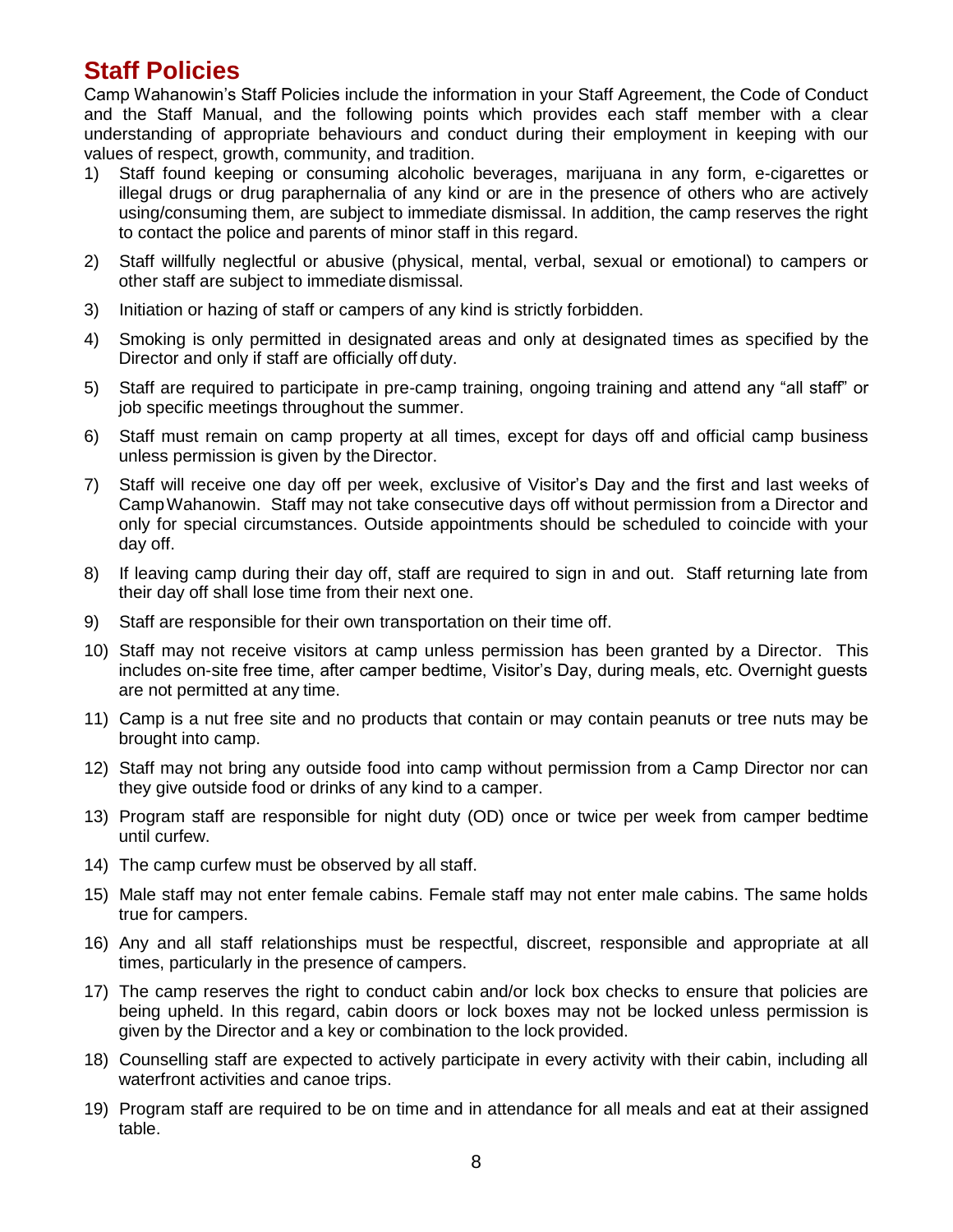- 20) Planning or participating programs or activities, whether with or without campers, that are sexually suggestive, inappropriate, negative or dangerous will not be tolerated.
- 21) All staff must complete a swim test to use the waterfront area. Staff may swim during their free time with permission from the Camp Director and only with a buddy and the presence of a lifeguard. Swimming and use of any boats after sunset are strictly forbidden.
- 22) If a need arises that a staff member is asked to change cabins, Units or jobs during the course of the summer, we ask that the staff member remains flexible and complies with the request.
- 23) In accordance with our camper and CIT policy, staff may not bring to camp or keep in their cabin any of the following contraband and/or electrical items; candles, incense, fans, food, fridges, coolers, pop, bottled water, hot pots, inflatable or collapsible chairs, kettles, indoor grills, mosquito coils, etc. Such items will be taken away and the camp will NOT take responsibility for their return. Any confiscated items shall be donated to a local charity or food bank. Additionally, campers are NOT permitted cell phones or any device that has a screen, including iPads, iTouch, etc.
- 24) Staff may bring cell phones to camp but may only use them after camper bedtime, during a period off and in a discreet manner. Staff may not take photos of campers on their cell phones or have campers use their cell phones at any time for any reason. Abuse of cell phone use will result in the removal of cell phone privileges for one week of camp. Using a cell phone for music is also not permitted unless approved by a Director.
- 25) Staff may bring lap top computers to camp but must use and store them outside of camper site and may only use when staff are officially 'off duty'.
- 26) Staff may not take or post pictures of campers on social media or "friend" campers, without express permission from the Camp Director's and camper's parents. Additionally, Staff will not post on social media personal issues of sexuality, alcohol consumption, parties, drug use, issues or concerns about the camp, with other campers, staff members, the Camp Director, and other issues that seem inappropriate, unprofessional or compromise the Camp's reputation.
- 27) Staff that are over 18 are permitted to bring a personal vehicle to camp which is to remain in the staff parking lot except when being taken out of camp on official time off. They may not be driven to cabins or around camp. Failure to comply will result in loss of privilege.
- 28) Driving a vehicle of any kind, including cars, trucks, golf carts, boats without the express permission of the Camp Director is not permitted. Boats are only to be driven by waterfront staff who are qualified to do so and only for the completion of their job or upon direction of a Camp Director.
- 29) Tips may not be accepted by any staff in accordance with Ontario Camps Association guidelines.
- 30) Staff are responsible for a thorough clean up and are required to work until 5:00pm, unless otherwise stipulated, on their end date.
- 31) Any staff leaving their cabin and/or assigned cabin in unsatisfactory condition upon departure will incur a cleaning charge of \$20.00/hour determined at the Director's discretion. In such event, the staff's cheque will be withheld until such charges are paid.
- 32) The camp is not responsible for the loss or damage to any staff member's personal effects including, but not limited to, clothing, cell phones, vehicles, computers or money. The camp encourages staff to hand in valuables to the office for storage.
- 33) In addition to the aforementioned policies, staff must adhere to any guidelines and additional policies stipulated by the Directors throughout the summer.

### **OD (On Duty Night Watch) and Curfew**

At the end of the programming day, usually around 10:00pm, most staff will have on-site free time. During this time the Staff Lounge, campfire pits and Dining Hall are popular areas for staff to hang out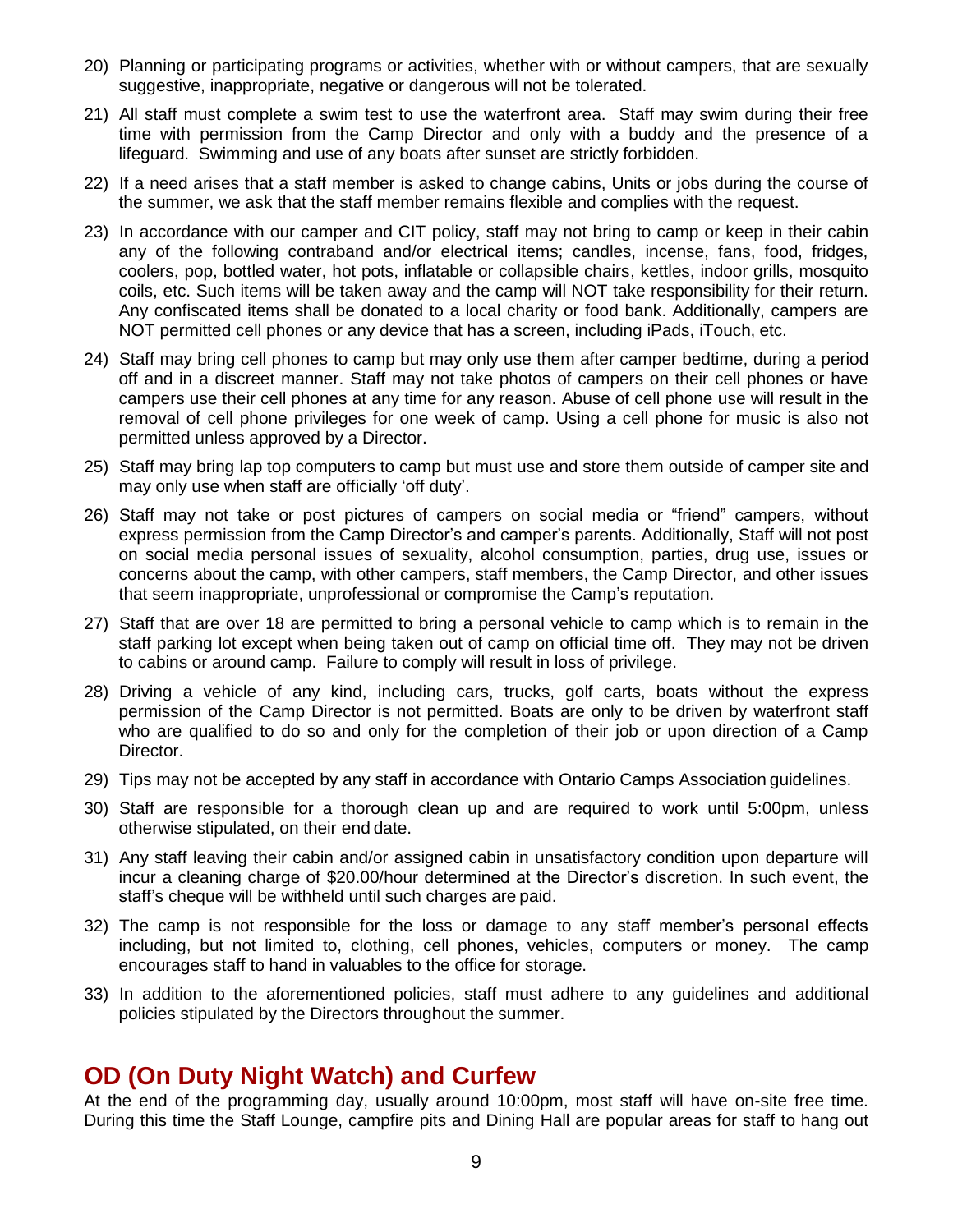and relax. A staff snack is served each night in the Dining Hall and throughout the summer many special events are offered to staff: i.e. dances, recs, movies, baseball off-site, fast food runs, etc.

During this time certain staff will be "on duty" in each cabin while other staff have free time. Each staff is expected to share in the responsibility and rotate every four days. During staff meetings and other special staff programs, one staff will be assigned sit OD for  $2 - 4$  cabins. The duties while on OD are as follows:

- 1) Check the schedule and listen to announcements to see when you are sitting OD. It is your responsibility to know when you are on duty and what cabins you are assigned. If there is a conflict (your day off) you must find a suitable replacement and have it approved by Senior OD. Staff missing their scheduled OD watch without finding a replacement may be assigned another duty at the discretion of the Director.
- 2) You may leave your cabin 15 minutes before you are supposed to check on to your assigned cabins. Go to your assigned cabins and wait until the lights are off and the cabin is relatively quiet. Go into the cabin and state that you are on OD and you are checking on. If the campers are being too noisy, go in and tell the staff that you won't check on until they are quiet.
- 3) It is your responsibility to remain out front of your cabins (ensuring the campers remain inside), are quiet and to lend assistance if a problem arises. If there is a problem, make sure the OD closest to you watches your cabins if you have to leave to take a camper to the Health Centre, etc.
- 4) Each night, there will be one Senior OD (a Unit Head or other Head Staff person) in both Main Camp and the Grove. Your Senior OD will check in with you throughout the night and let you know where they will be if you need their assistance. In the event of any problem that you cannot handle alone, find the Senior OD for help. Note, always go straight to the Health Centre for medical emergencies.
- 5) You are finished your OD once one staff from each cabin returns for the night. If at curfew you still have unstaffed cabins, report it to the Senior OD and quietly knock on the cabin and see if a staff member returned without checking in with you.

There is a curfew for staff every night. Curfew is called by the Senior OD. This means that you must be in your cabin (not on the porch or in front of it) by that time. Most nights the curfew will be 12:30am, with some evenings being "early to bed" or having an extended curfew for special programming.

### **Cabin Checks**

While the camp respects our staff and camper's individual privacy, our primary concern is for the health, safety and welfare of the entire camp and its inhabitants. Therefore, the camp reserves the right to inspect cabins for contraband items and will make occasional cabin checks to enforce our camp curfew and related policies. In addition, staff may not lock cabins or "lockboxes" without providing a key or combination for the lock to the Directors.

### **Health Centre and Staying Healthy at Camp**

Our primary focus at camp is to provide a safe, secure and comfortable experience for all campers, CIT's and staff. It is your responsibility to ensure that you take care of yourself and look after the welfare of all campers.

The camp has a fully equipped health centre on site, which is staffed by a health staff during May and June, and a physician and three or four health staff for July and August.

Staff must be perceptive of their camper's well being, take all complaints seriously and ensure that illnesses, infections, injuries or any medical conditions affecting a camper are dealt with immediately.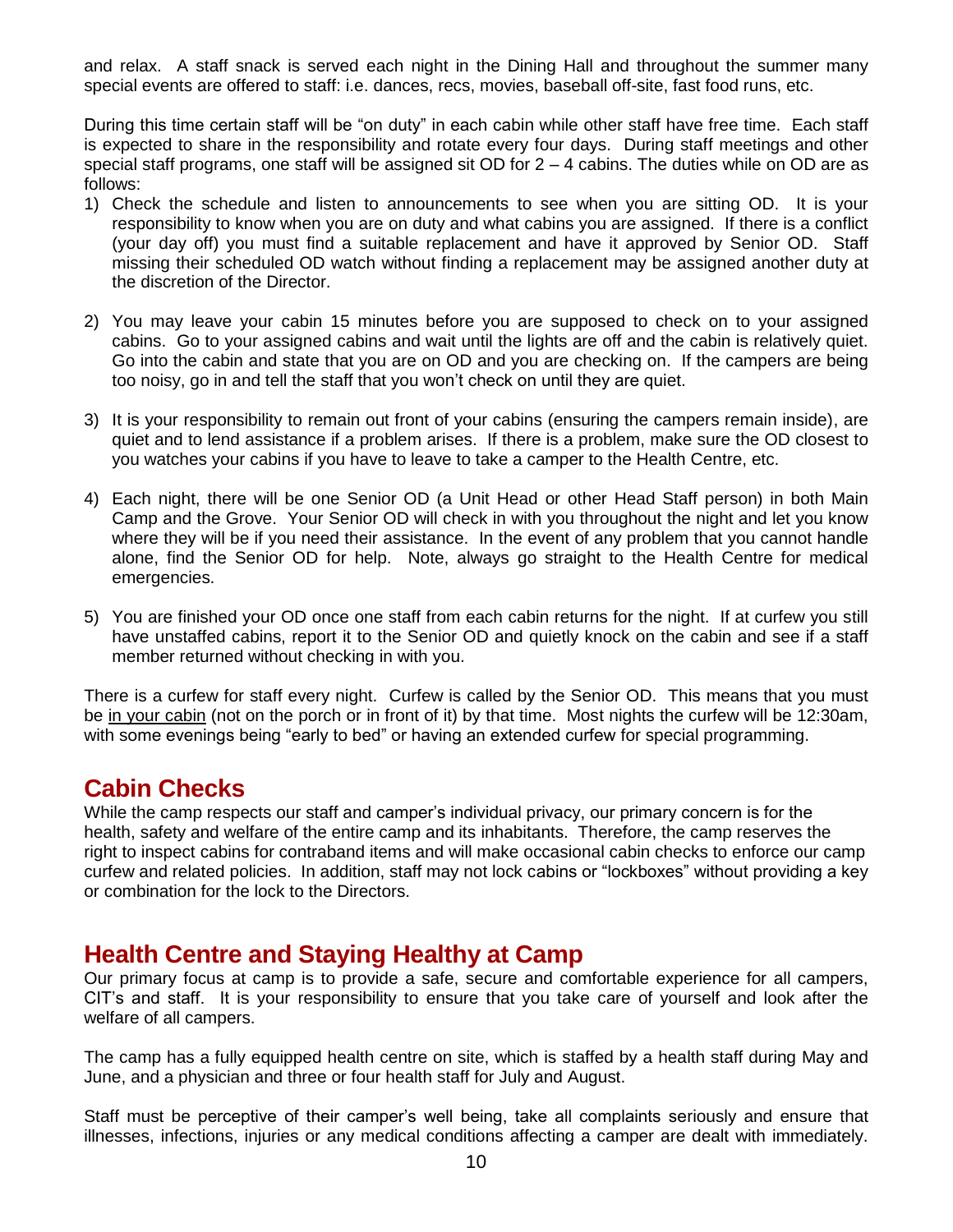Staff can take their camper to the Health Centre during "sick call" for routine problems or anytime in the event of an emergency. As well, if your camper takes daily medication, you must make sure they visit the Health Centre during medication times.

It is your responsibility to take care of yourself and maintain a high personal energy level throughout the summer. You and your campers can accomplish this by doing the following;

- Obtain enough sleep on a regular basis
- Eat a well-balanced diet and drink plenty of liquids
- Daily check for you and your campers sunscreen and hats on, properly clothed for the day (for rain, warmth, etc.), proper daily hygiene (clean, brush teeth and hair), health and well being
- Find healthy ways of dealing with stress talk it out, work out
- Maximize days off or "down time" to relax and rejuvenate yourself- read, nap, exercise whatever helps you and your campers re-energize!

If you do not feel well, please go to the Health Centre for treatment; it is there for your benefit too. Everyone occasionally can feel a little under the weather, but sleeping in, skipping activities and not going to work is unacceptable unless "prescribed" by our medical staff. If you feel too ill to work, you must go to the Health Centre for care. While we have the utmost concern for your well being, prolonged illness and absence from work could result in the loss of days off or termination of your employment.

In order for our Health Centre to provide you with the best medical care, they must be in possession of the following information, outlined on your medical form: health card number, your medical conditions, daily prescription medications, allergies and medical history. All medical details are held in the strictest confidence.

### **Emergency Procedures, Fire and Safety**

We have detailed emergency procedures covering all possible situations at camp, i.e. fire, waterfront emergency, lost camper, bad weather, etc. The constant ringing of the dinner bell signals a camp wide emergency. Upon hearing this ringing, all campers and staff must go to the flagpole and line up in their cabin groups, waiting quietly for further instructions. A comprehensive overview and practice drills will occur during pre-camp.

Our cabins are equipped with smoke detectors and all buildings in camp have accessible fire extinguishers. These devices are not to be played with by campers or staff. If you notice a broken smoke detector or discharged fire extinguisher notify the office or maintenance staff immediately and bring the fire extinguisher to the office. Horseplay involving playing with fire is not permitted.

To avoid potentially dangerous situations, certain items are deemed hazardous and their use and/or possession at camp is regulated. Campers may not have in their possession matches, lighters or aerosol cans. It is permitted for staff to possess these items, but they must use caution with their handling and store out of reach of campers. There are some unsafe items that serve no purpose at camp whatsoever and therefore are banned for all staff and campers. These include fire risk items such as incense, mosquito coils, citronella torches or candles and dangerous items such as knives, sling shots, pellet guns, firecrackers or anything resembling a weapon. Anyone found keeping any of these items shall have the object confiscated (and not returned) and may be subject to disciplinary consequences. It is the responsibility of all staff to take action and advise head staff if they find any of these items.

### **Workplace Harassment and Violence Protocol**

Camp Wahanowin is committed to ensuring that all staff are treated with respect and dignity and are able to work in a safe and healthy workplace. This Protocol is intended to help prevent Workplace Harassment and ensure staff understand the process be followed to address and manage complaints of Workplace Harassment.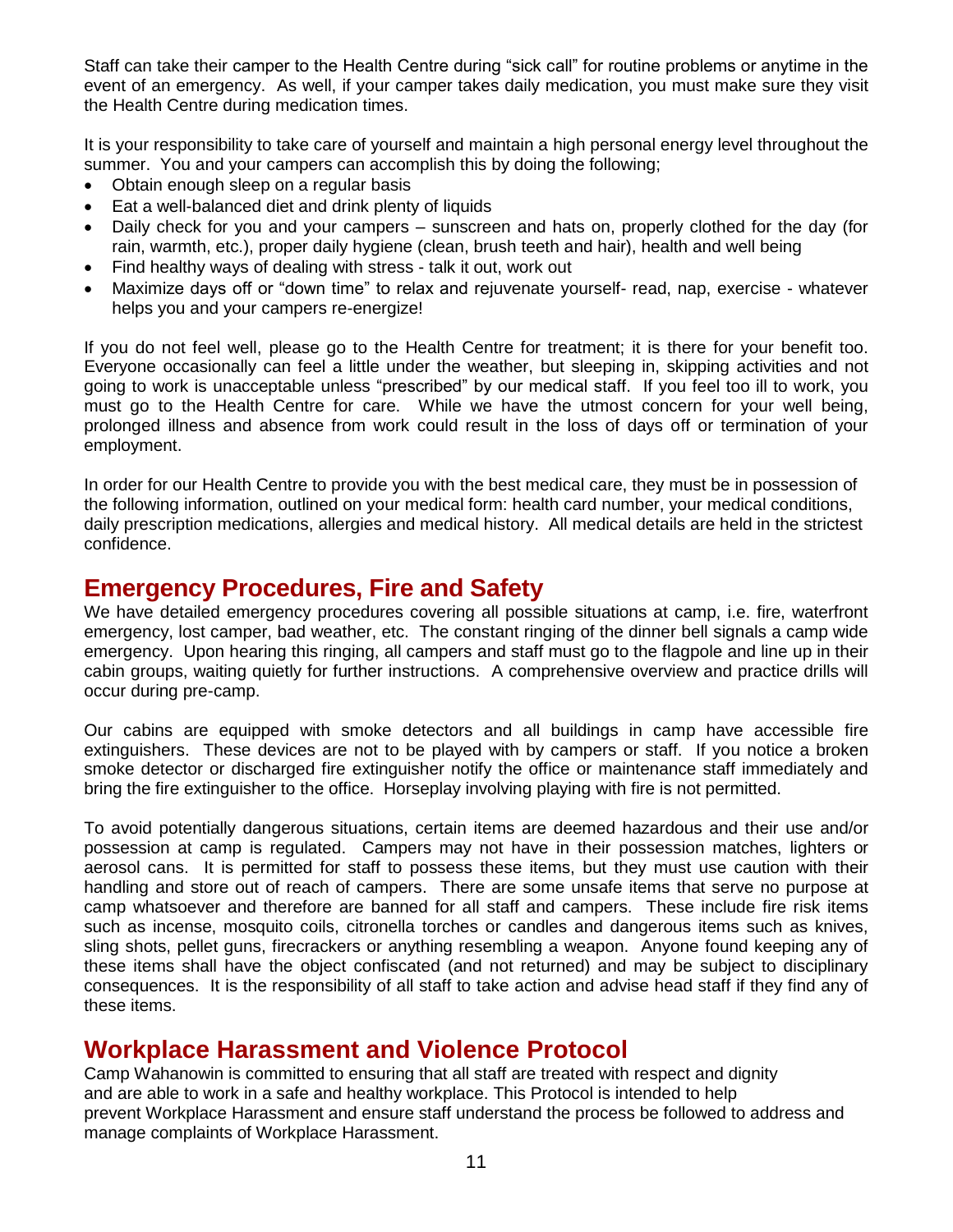### **Workplace**

Workplace is defined as the time you are employed by Camp Wahanowin and performing your job description/duties as a staff member while onsite at camp and while on days off etc.

### **Workplace Harassment**

Is an upsetting comment or conduct against a worker in a Workplace that is known or ought reasonably to be known to be unwelcome. It includes comments or conduct towards an individual or group, which is offensive, abusive, racist, sexist, degrading, or malicious. Behavior that constitutes harassment at camp includes, but is not limited to:

- stalking or other intimidating conduct;
- bullying;
- uninvited, unwanted and threatening physical conduct (i.e., hitting, grabbing, pushing, pinching, throwing, use of a weapon);
- displaying or circulating offensive pictures, photographs or materials;
- pressuring others to perform demeaning, humiliating or dangerous acts;
- practical jokes which cause awkwardness or embarrassment, endanger a person's safety, or negatively affect performance;
- behaviours not directed towards a specific person or group but the goal is to create a negative or hostile environment;
- retaliation or threats of retaliation against an individual who reports harassment to a Camp Director.

### **Workplace Violence**

Is a threat of physical force by a person against a worker in a Workplace that causes or could cause physical injury to the worker; an attempt to exercise physical force against a worker in a Workplace that could cause physical injury to the worker; or a statement or behaviour that it is reasonable for a worker to interpret as a threat to exercise physical force against the worker in a Workplace that could cause physical injury to the worker. Types of behaviour that constitute Workplace Violence include, but are not limited to:

- Verbal or written threats to attack;
- Sending to or leaving threatening notes or emails;
- Physically threatening behaviour such as shaking a fist at someone, finger pointing, destroying property, or throwing objects;
- Wielding a weapon in a Workplace;
- Hitting, pinching or unwanted touching which is not accidental;
- Dangerous or threatening horseplay;
- Physical restraint or confinement;
- Blatant or intentional disregard for the safety or wellbeing of others;
- Blocking normal movement or physical interference, with or without the use of equipment;
- Sexual violence; and
- Any attempt to engage in the type of conduct outlined above

### **Reporting Workplace Harassment**

If you feel you are being harassed, you should first advise the person harassing you to stop, if you feel comfortable in doing so. If you do not feel comfortable doing so, or if the harassment continues, you are encouraged to report any incidents of Workplace Harassment to the Workplace Harassment Officer. You will not be penalized or disciplined for reporting an incident or for participating in an investigation involving Workplace Harassment.

### **Where to Make a Workplace Harassment Report**

An incident or a complaint of Workplace Harassment should be reported as soon as possible after experiencing or witnessing an incident. This allows the incident to be investigated in a timely manner.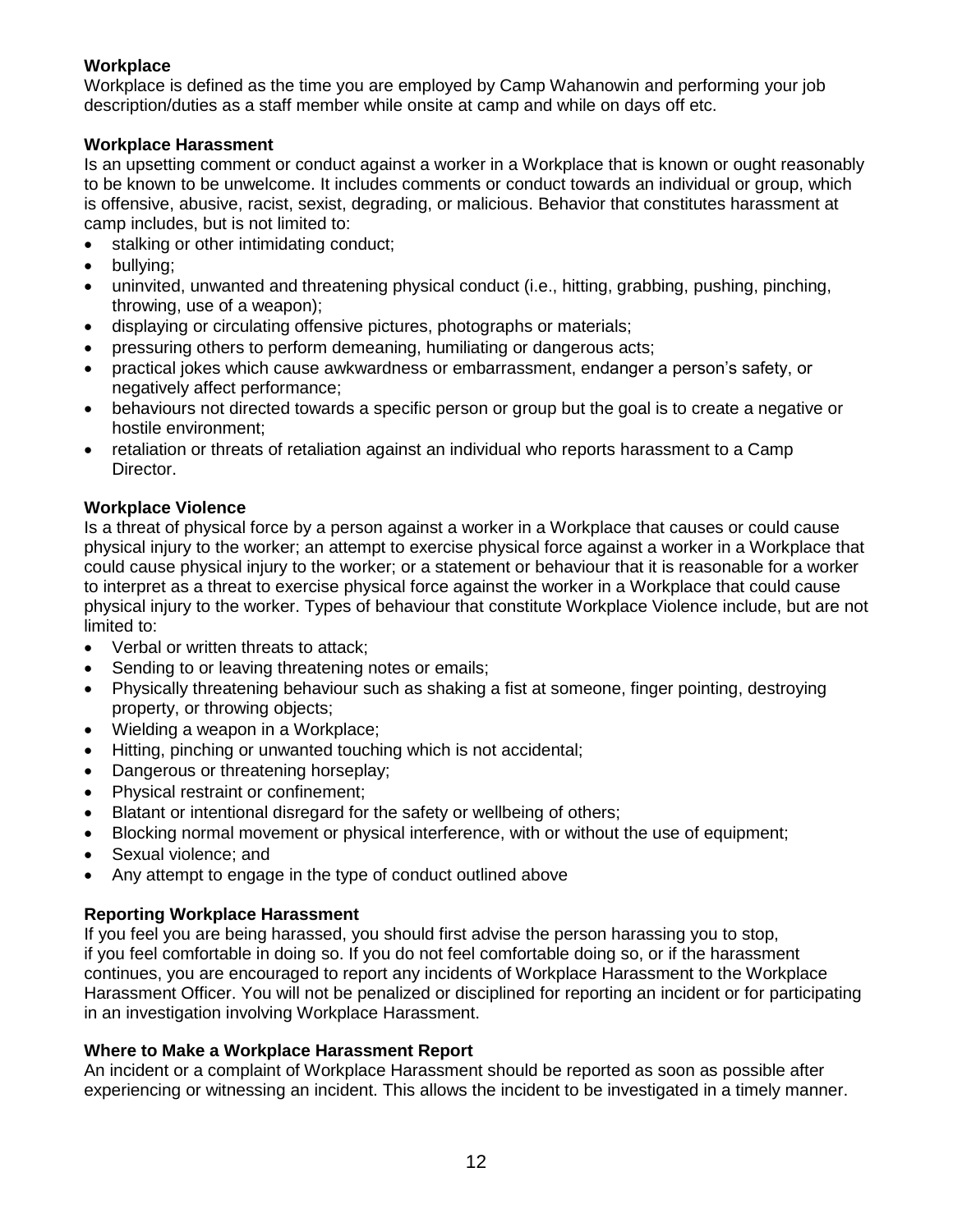A Workplace Harassment incident or complaint must be reported directly to the Workplace Harassment Officer, Tia Wintre. If the Workplace Harassment Officer is the alleged harasser, you should report the complaint to Elijah Geller, another member of the Director Team.

All incidents or complaints of Workplace Harassment will be kept confidential except to the extent necessary to protect others, to investigate the complaint or incident, to take corrective action or otherwise as required by law.

#### **How to Make a Workplace Harassment Report**

You may report incidents or complaints of harassment verbally or in writing. When submitting a written complaint, please answer the following questions or obtain the Workplace Harassment Incident Report Form from the office. When reporting verbally, the Workplace Harassment Officer will assist you to complete the Workplace Harassment Incident Report Form.

The report of the incident should include the following information:

- Your name
- Name(s) of the alleged harasser(s)
- Names of the witness(es) (if any) or other person(s) with relevant information to provide about the incident (if any)
- Details of what happened including date(s), frequency and location(s) of the alleged incident(s)
- Any supporting documents you may have that are relevant to the complaint (e.g., emails, texts, etc.).
- A list of any documents that may be relevant to the complaint.

#### **What Happens After Making a Workplace Harassment Report**

All incidents or complaints will be kept confidential except to the extent necessary to protect the Worker, to investigate the complaint or incident, to take corrective action, or otherwise as required by law.

In particular, the Workplace Harassment Officer may inform the other Directors that a Workplace Harassment complaint has been filed and needs to be investigated.

The Workplace Harassment Officer is not required to reveal your name or that of the alleged harasser(s), or details of the incident, at this stage of the process unless the safety of people at camp may be at risk and/or if temporary action (e.g., an isolation of the alleged harasser(s) while an investigation takes place) is required.

### **GENERAL INFORMATION**

### **Accommodation**

All staff are required to live on site during their employment and are provided with accommodation under their contract. Staff will be assigned to a cabin with two or three other staff, plus campers (if program staff). Our cabins are rustic but comfortable; camper cabins have indoor washrooms, electricity and bunk beds. Some have indoor showers, but for those that do not, shower houses are located nearby. You must bring your own bedding and personal items; a list is included in this manual.

### **Arrival at Camp**

Pre-camp officially begins on Sunday, June 26th for all Counsellors and Support Staff. Head Staff are required to arrive at camp on June 24<sup>th</sup>, Heads of Specialty on June 25<sup>th</sup> and all other staff on June 26th. All staff are expected to attend pre-camp since it is crucial to your employment at camp. Components of pre-camp include icebreakers, camp programming, policies, emergency procedures, training on counselling, rotation through activity areas for skill development and more.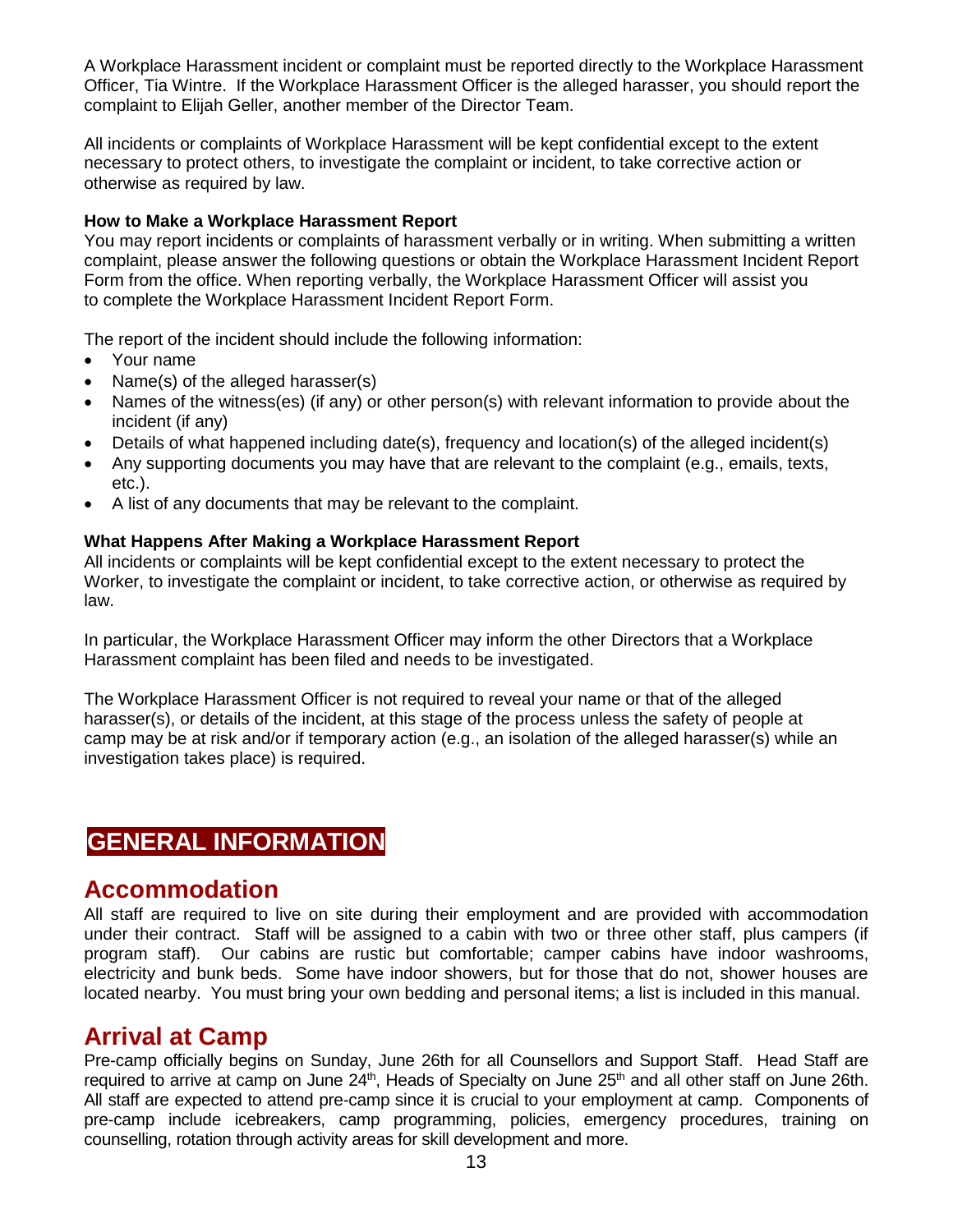Many staff will bring their owns cars (Jr. Staff not included) or receive rides to camp. For those that do not, transportation is provided from Toronto by charter bus on designated start dates. The bus departs will depart from SilverCity, Richmond Hill movie theatre parking lot, located on the northeast corner of Yonge Street and Highway 7. Bus departure times will be sent by e-mail in June. Staff arriving on a date other than June 26th<sup>th</sup> or are travelling from out of town via plane, train or bus should call our office as soon as possible to discuss transportation to camp.

# **Days Off/Time Off**

Wahanowin has what is called a closed camp policy, meaning: staff may only leave camp at designated times as specified by a Camp Director.

Exclusive of pre-camp and the last week of camp, you will receive one day off per week. The specific number of days off and their timing is determined by the Director each summer. Days off are scheduled during weekly staff meetings. It must be coordinated with your co-counsellors or specialists, since cabin groups and activity areas must always be sufficiently staffed.

Days off are 24 hours in duration, beginning at 6:00pm.

Staff are welcome to stay at camp, eat meals and participate in activities on their day off. If you do remain on site you must continue to follow all policies, as they are applicable even on your day off, including those pertaining to smoking, drugs, alcohol and curfew. Staff leaving early for or returning late from their day off are subject to the same consequences as stated above.

# **Departure from Camp at the End of Camp (Your Contracted End Date)**

Staff are responsible for a thorough clean up prior to departure and are required to work until 4:30pm on their contracted end date. Any staff leaving their cabin and/or assigned cabin and/or activity area in unsatisfactory condition upon departure will incur a cleaning charge determined at the Director's discretion. In such event, the staff member's cheque will be withheld until such charges are paid. Staff taking the camp bus to Toronto shall arrive at approx. 4:00pm at SilverCity, Richmond Hill. Staff that depart camp on irregular departure dates are responsible for providing their own transportation to Toronto.

### **Insurance**

Should a staff member be injured on the job and prevented from carrying out the terms of their contract, their salary shall be covered through the camp insurance policy. In addition to our internal camp insurance, **ALL international staff must have their own medical insurance** to offset any unexpected medical expenses.

### **Laundry**

There are no laundry facilities at camp for staff to use; therefore, staff will need to sign up for a laundry service from an outside company. Dirty laundry is collected once per week, taken off site, washed, dried, folded and returned the next day. The cost for this service is connected to your mandatory deduction which includes staff shirt, staff activities and laundry once a week while at Camp. This deduction will be removed as per the following schedule: \$96 - summer only and \$12/week for other contract lengths.

*Wahanowin takes no responsibility for damages to personal belongings sent out to the laundry service.*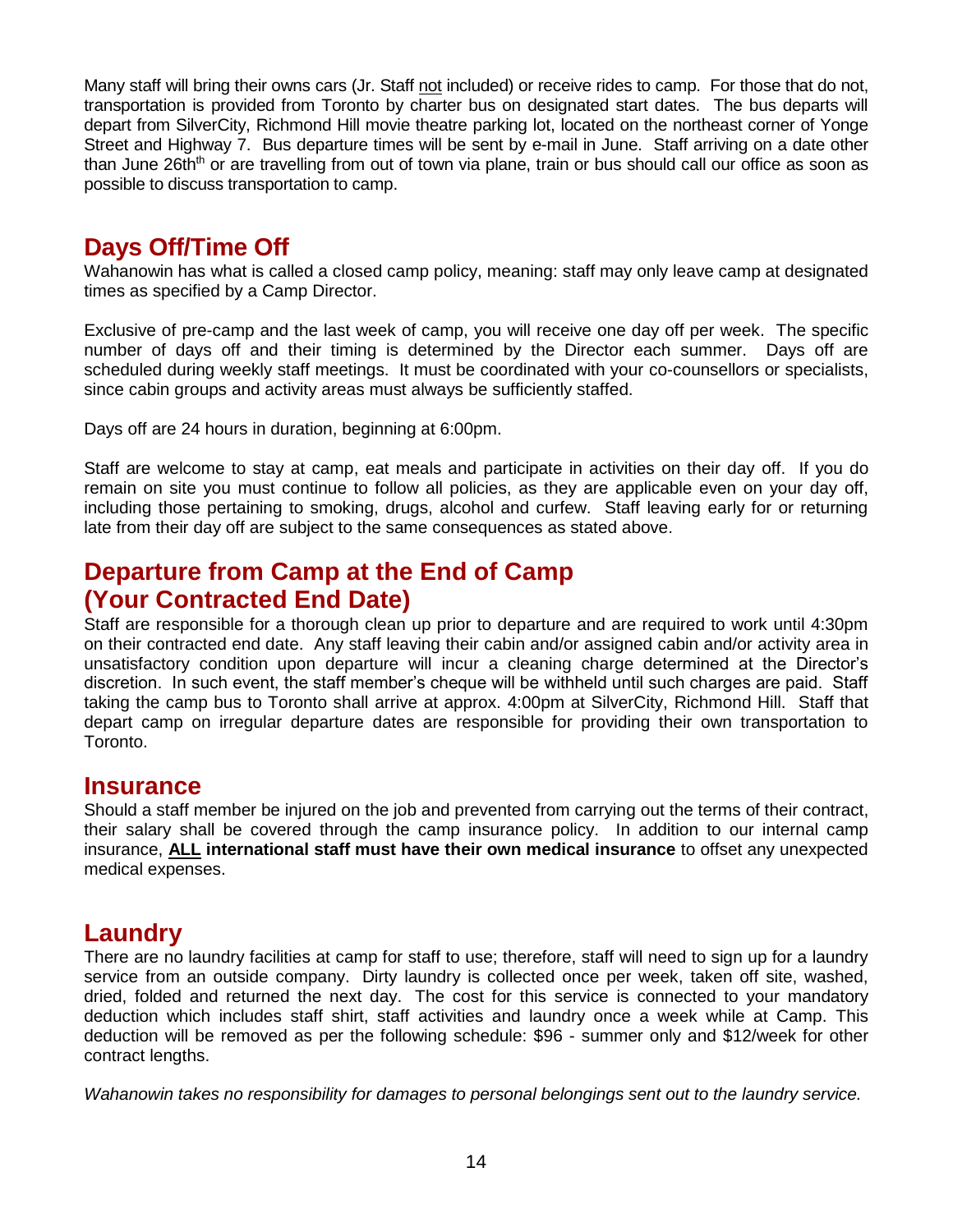# **Staying in Touch**

Mail is picked up and sent out every business day. Please give our address to your family and friends so they can correspond with you over the summer!

Your name, c/o Camp Wahanowin, PO Box 850, Orillia, Ontario L3V 6K8

The camp's business telephones cannot be used by staff for personal calls. In the event of an emergency or camp inquiry, family may call our camp office at (705) 325-2285 and leave a message for you, which will be dealt with appropriately. Any emergency calls will be personally relayed as quickly as possible to you.

Cell phone use is outlined in the 'Staff Policies' section above.

### **Paycheques and Salary Advances**

Staff receive their salaries upon completion of their contract. You will not receive an advance or paycheque if we do not have your contract, TD1 and Declaration and Exemption forms. You will be required to complete a TD1 and Declaration of Exemption form **at camp during pre-camp**. Your permanent address, date of birth, health card and Social Insurance numbers must also be on file. Staff who attend camp starting in the Spring and ending in the Fall may request one payment in advance of the end of season paycheque by speaking directly to a Director.

Any deductions incurred over the summer will be deducted from your final paycheque. These include; income tax, CPP contributions, laundry, prescriptions paid for by the camp on your behalf, etc.

Most final paycheques will be issued on the last day of camp. Staff who were hired late in the summer, are fired or quit may not receive a cheque upon departure from camp. In this case, it will be mailed to you within 14 business days. In addition, those staff requiring a Record of Employment (RoE) must request it.

### **Personal Property**

The camp shall not be responsible for any lost, theft or damage to personal property howsoever caused. Please refrain from bringing valuables with you to camp. You will be working in all kinds of weather conditions and clothing or jewelry may get damaged. As well, cabin doors do not have locks on them.

The camp offers a "banking service" that allows staff to place valuables (passports, work visas, etc.) in our safe. We recommend you do not keep large amounts of cash in your cabin - please use our office safe to store or utilize one of Orillia's many banks/bank machines on your day off. In addition, staff must receive permission from a Director before bringing a bike to camp.

In respect of each other's privacy and property, staff may not go into other cabins unless accompanied by the occupant. As well, male staff are not permitted in female cabins where campers reside and visa versa.

### **Vehicles**

Camp Wahanowin owns a number of vehicles that staff may have an occasion to use for camp business and many staff want to bring their cars to camp. This is a perfectly understandable and acceptable request. We want to protect the camp and you, the car owners, from any abuse of this privilege. CIT's (16 years old) and first year staff (17 years old) may not drive cars to camp nor may they drive camp owned vehicles at any time. Staff must get permission from a Director before driving any camp vehicle.

Not abiding by the following rules could result in a loss of vehicle privileges for keeping a personal vehicle at camp or from being able to use camp vehicles. Please read the following rules carefully.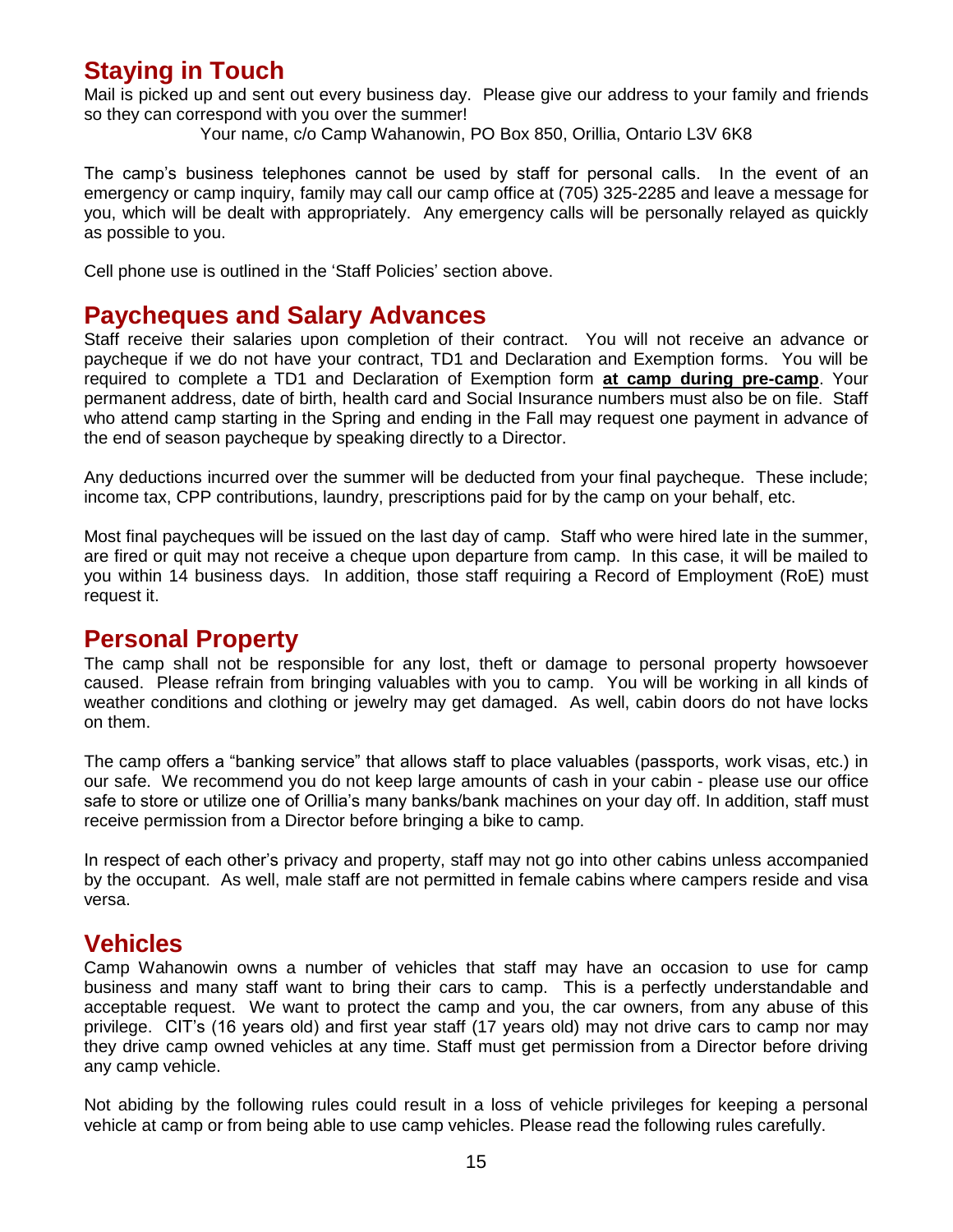### **Camp Owned Vehicles**

- 1) Camp owned vehicles are off limits to staff unless specific permission is granted. You must have a valid G2 license to drive a camp vehicle (staff driver's license numbers must be on file). Junior staff (17 years old) may not drive camp vehicles at any time.
- 2) If given the use of a camp vehicle to go into town, take a camper to an out of camp appointment, drive to Toronto for a camp errand, etc., you are expected to drive and maintain it as you would your own. This includes the following; notifying the office of any maintenance problems, filling it up with gas (camp will provide a gas card); driving safely; returning it to the office when finished using it. All vehicles have current ownership and insurance documents in them that are not to be removed. If a staff notices their absence, it should be reported immediately to the office.
- 3) No camp vehicles will be allowed to be used for programming. Staff are expected to carry equipment to their designated areas or request the transportation of technical equipment by the staff member whose job it is to look after such requests.

#### **Personal Vehicles**

- 1) Your car can never proceed past the designated staff parking lot except for the following;
	- a. arrival and departure days
	- b. official camp business or with specific permission, as directed by the Camp Directors
	- c. days off
- 2) The car is never to be used to store beer, wine, liquor or drugs while anywhere on camp property. If broken, this policy may also result in termination of employment.
- 3) The car is to remain locked at all times.
- 4) The car is not to be used to drive out of camp at anytime, day or night, without prior permission from the Directors. The exceptions being your day off.
- 5) We recommend that you do not loan your car to fellow staff members. This way embarrassment and conflicts can be avoided about such things as gas, unintentional accidents, repairs, etc.

### **Visitors at Camp**

Our camp sessions are structured in such a way that there are always campers on site. As well, with over 200 staff and 400 campers, routines and policies must be followed for the camp program to function efficiently. In this regard, outside visitors are not permitted at camp for either staff or campers, including on your day off, Visitors Day, after camper bedtime, etc. Visitors at camp disrupt the daily routine and distract staff from performing their duties.

Friends and family that show up unannounced will not be permitted into camp or to take staff or campers out of camp. Staff wanting to leave camp with an unannounced guest, may only do so with permission from a Director and by counting it as official time off, thereby having to make up the time on their day off.

Vehicles are not allowed into camp, including taxis, except at the main gate or staff parking lot. Therefore, if you have arranged for day off transportation, be sure to tell them where to meet you.

Right now our Visitors Day is scheduled for Saturday, July 23<sup>rd</sup>, but we have yet determined if it will proceed due to COVID-19. We will keep you all posted! Staff may not receive visitors or leave camp on this day, as they are expected to work.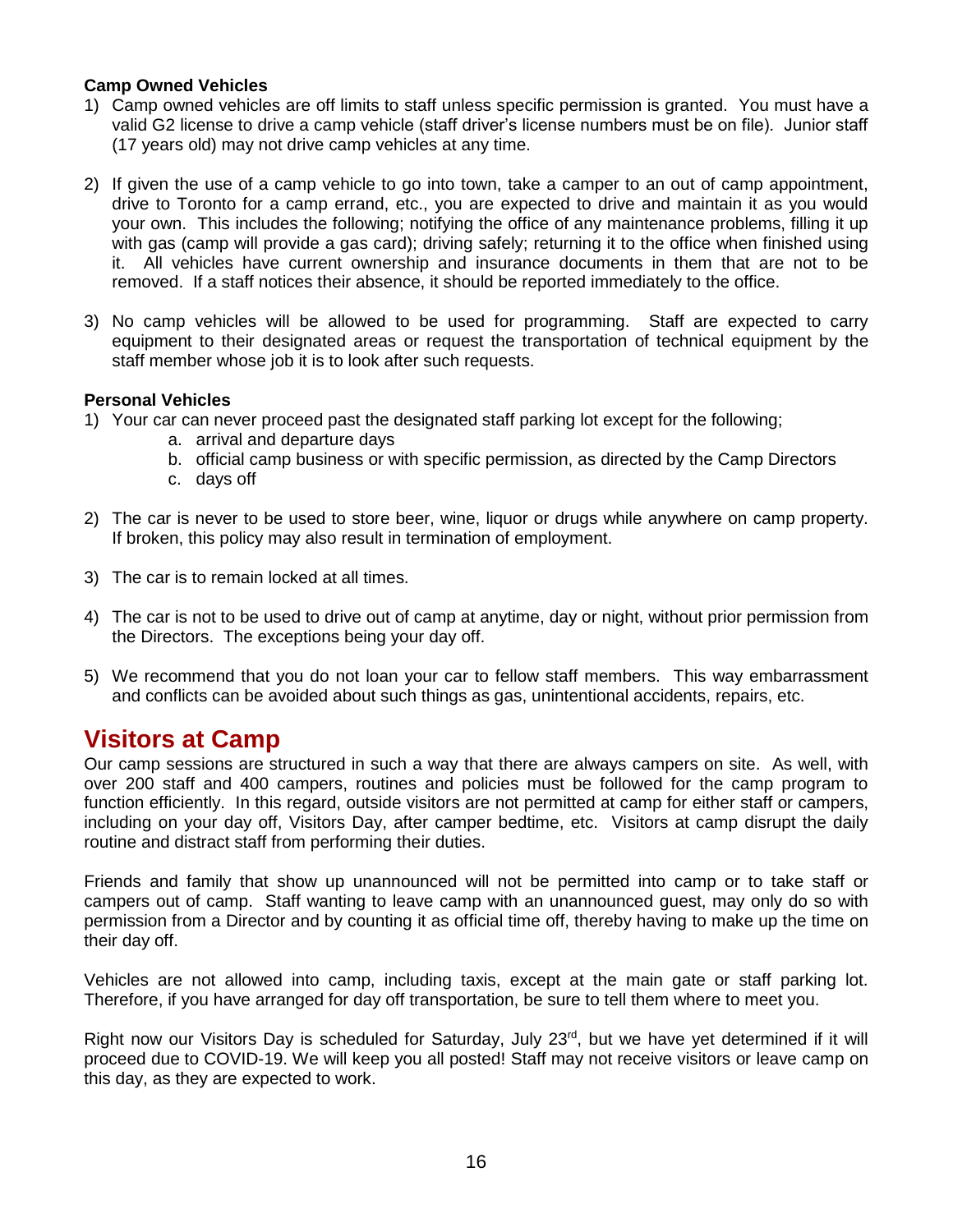# **What to Pack for Camp**

#### **Helpful Hints**

- Label everything clearly and permanently
- Pack belongings in maximum **2** soft sided duffel bags (no suitcases). Shelf space is limited.
- Do not send expensive clothing or equipment staff play in all kinds of weather. Although all reasonable precautions are taken, the camp is not responsible for loss, damage or theft of any belongings.
- The following list is only a suggestion of what to bring. We encourage staff to use what they have on hand and limit any new purchases.
- All campers and staff wear white shirts and "nice" bottoms for Friday dinner

#### **Clothing**

- $\Box$  10 short sleeved T-shirts
- $\Box$  4 long sleeved T-shirts
- $\Box$  4 sweatshirts
- $\Box$  1 red tshirt and white t-shirt
- $\Box$  1 Red shirt
- $\Box$  6 pairs of shorts
- $\Box$  3 pairs long pants (jeans or sweats)
- $\Box$  2 white tops for Friday (long and short sleeved)
- $\Box$  2 nice bottoms for Friday
- $\Box$  1 warm jacket or fleece
- $\Box$  1 raincoat
- $\Box$  14 pairs underwear
- $\Box$  14 pairs socks
- $\Box$  4 bathing suits
- $\Box$  4 pairs of pajamas
- $\Box$  2 sun or baseball hats
- $\Box$  3 pairs running or casual shoes
- $\Box$  1 pair flip flops, slides or Crocs
- $\Box$  1 pair rain boots

#### **Toiletries**

- $\Box$  6-8 large towels
- $\Box$  Shower tote or bucket
- □ Shampoo and conditioner
- $\Box$  Body wash or bar of soap (no nut oils)
- $\Box$  Toiletry bag
- $\Box$  Toothbrush, tube of toothpaste x2 each
- $\Box$  Hair brush or comb
- Deodorant
- $\square$  Nail clippers
- $\Box$  Sunscreen, waterproof 30+ SPF x2 bottles
- $\Box$  Insect repellant (non-aerosol)
- □ After-Bite anti-itch stick
- $\Box$  Feminine hygiene product (if applicable)

#### **Bedding**

- $\Box$  2 single/cot sheet sets
- $\Box$  1 duvet or comforter
- $\Box$  1 blanket
- $\Box$  1 pillow
- $\Box$  2 pillow cases

#### **Essential Items**

- $\Box$  Flashlight with extra batteries
- $\Box$  Reusable water bottles x2
- $\square$  Sleeping bag
- □ Stationery, pens, pre-addresses envelopes
- $\Box$  Tackle box for personal items (no lock)

#### **Optional Items**

- □ Alarm clock
- $\square$  Baseball glove
- $\Box$  Bathmat, small rug for bedside
- $\Box$  Bathrobe (to wear to showerhouse)
- $\square$  Battery operated fan
- □ Books
- □ Box of Kleenex
- Digital camera, charger
- □ iPod Shuffle
- $\Box$  Shoe bag to hold small items
- □ Slippers
- □ Sunglasses
- $\Box$  Tennis Racquet
- □ Wahanowin T-shirt or sweats
- □ Halloween Costume for Wahano-Ween (happening before July 27)

#### **Items Not to Bring**

- $\Box$  Anything containing nuts, nut oils (scrubs, soap)
- □ Bicycles
- $\Box$  Bottled water, food, gum
- □ Candles, lighters, matches, mosquito coils
- □ Cell Phones
- $\Box$  Electric appliances electric blankets, curling irons, fans, hair straighteners, hot pots, kettles, lamps
- $\Box$  Electronics with screens iPad, iTouch, laptops, PSP, video games, exception Kindle/Kobo
- $\Box$  Furniture inflatable/folding chairs, shelves
- $\square$  Permanent markers
- Walkie-talkies
- □ Weapons, Swiss Army knives, water gun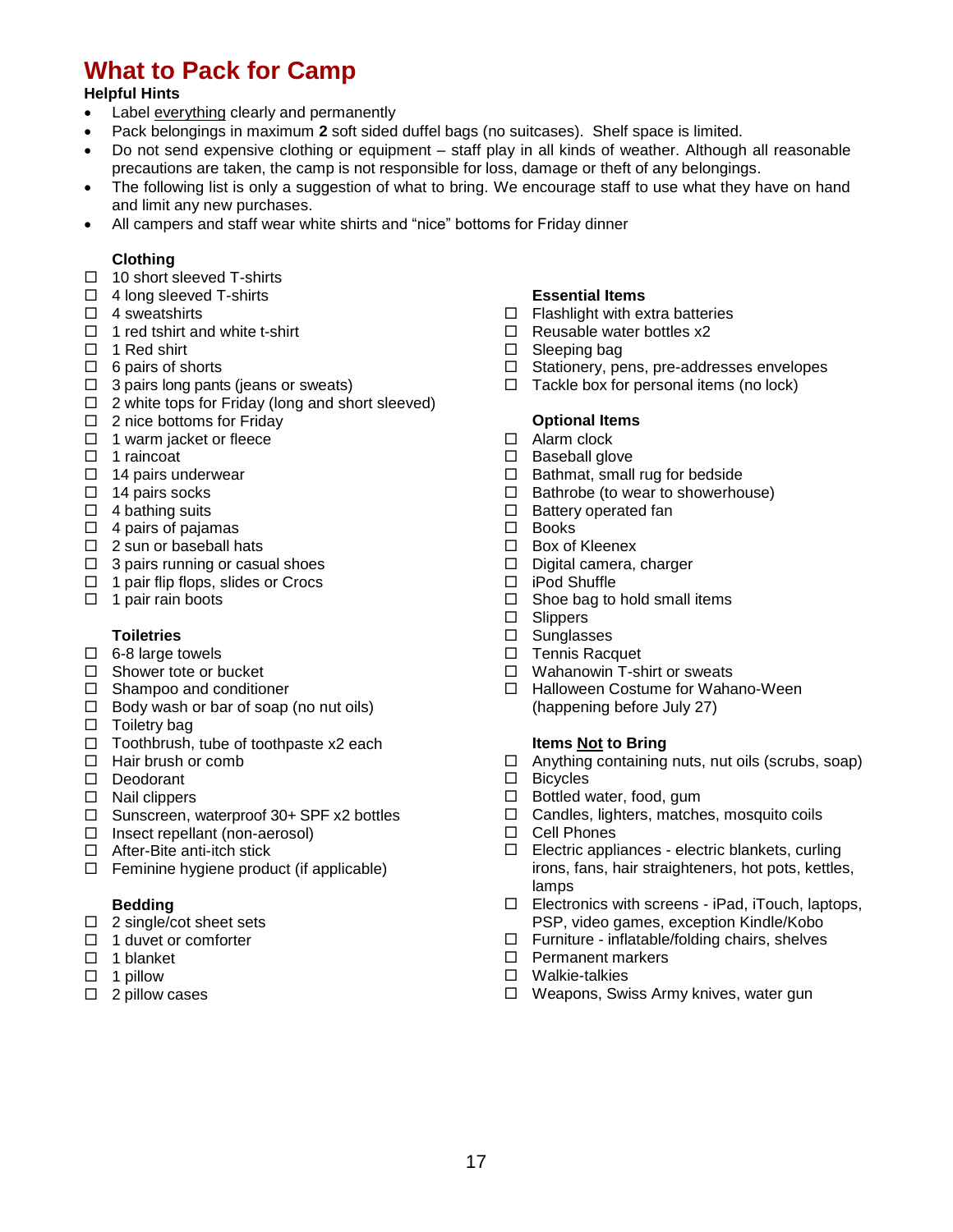# **STAFF DAILY RESPONSIBILITIES AND CONDUCT**

All staff at camp have generalized responsibilities pertaining to their job. However, the camp environment is one in which a complete job description of all your possible daily duties would take pages and pages to detail. Therefore, the following is only an overview of specific jobs and general guidelines of conduct pertaining to all staff. If you are unclear about your job expectations, ask a senior staff or director for clarification.

There are four different staff categories at camp; Head Staff – Coordinators and Unit Heads; Heads of Specialty; Program Staff – counsellors and specialists; and Support Staff – health centre staff, dining hall, maintenance, etc. Wahanowin's policies and conduct guidelines apply to all staff, regardless of position.

All counsellors and specialists are assigned to a specific cabin group at camp, with whom they will live. Although counsellors are the primary caregivers, all staff assigned to a cabin shares the responsibility of maintaining the daily routine within the group. Shared duties include wake-up, meals, clean up, evening programs and bedtime.

**Specialists** in addition to cabin duties will have four instructional activity periods and one 'open' activity period each day. At the start of each session you will receive a schedule outlining when each Unit has your activity. While we will provide you with a program outline and expectations, you and your co-specialists are responsible for the creation and implementation of your program, which should focus on skill development within a safe, fun and age-appropriate environment. It is your responsibility to ensure that your program is adaptable for any skill level and broad enough so that full season campers continue to be challenged and exposed to new ideas, while short term campers receive a good overview. You are in charge of ensuring your area always has enough supplies. It usually takes 1 week to fill orders (as most purchases are made in Toronto), so it is important you take inventory daily and get requisitions in early.

**Counsellors** are responsible for accompanying their cabin to each activity. Your Unit Head will give you your cabin's activity schedule. You must ensure that campers know what activities they have, that they are properly prepared (have towels, dressed appropriately, etc.) and that they are punctual. During the activity you must take a participatory role with your campers. Whether assisting the instructor with teaching or the campers with learning you must actively get involved to the best of your ability. Counsellors must know the whereabouts of their campers at all times, especially during open activity time such as General Swim and Free Play. In addition, counsellors are responsible for accompanying their cabin on canoe and overnight trips, planning special half and full day programs and programming for electives.

**Support** staff are responsible for all of the "behind the scenes" areas; kitchen, maintenance, laundry, office and health centre. Your work schedule is more structured than that of our activity staff. Our pantry, dishroom, kitchen and pot washing teams typically work 3 hours per meal – setting up, serving and cleaning up. In addition, throughout the summer there are banquets and other special meals and snacks that you would assist with. Staff in our laundry, maintenance, office and health centre rotate through shifts ensuring their areas are covered at all necessary times. Support staff do not live with campers but are welcomed to participate with a cabin group or at activity areas on their free time.

### **Guidelines**

In addition to adhering to all of the policies as set out by the camp and to the duties specific to your particular position, all staff are required to observe the following;

- Be on time for all activities and duties
- Be present at every meal
- Refrain from using foul language around campers
- Act as a positive role model at all times around campers. Inappropriate topics of discussion include the following; drinking, drugs, gambling or smoking; racist or tasteless comments or jokes; sex.
- Preparing for a day off or evening excursion is to be done on your free time; not during meals, programming or other on duty times.
- Campers and other staff are to be treated with respect and courtesy at all times. Any action that makes a camper or staff member feel uncomfortable, demeaned, embarrassed or humiliated, such as pranks,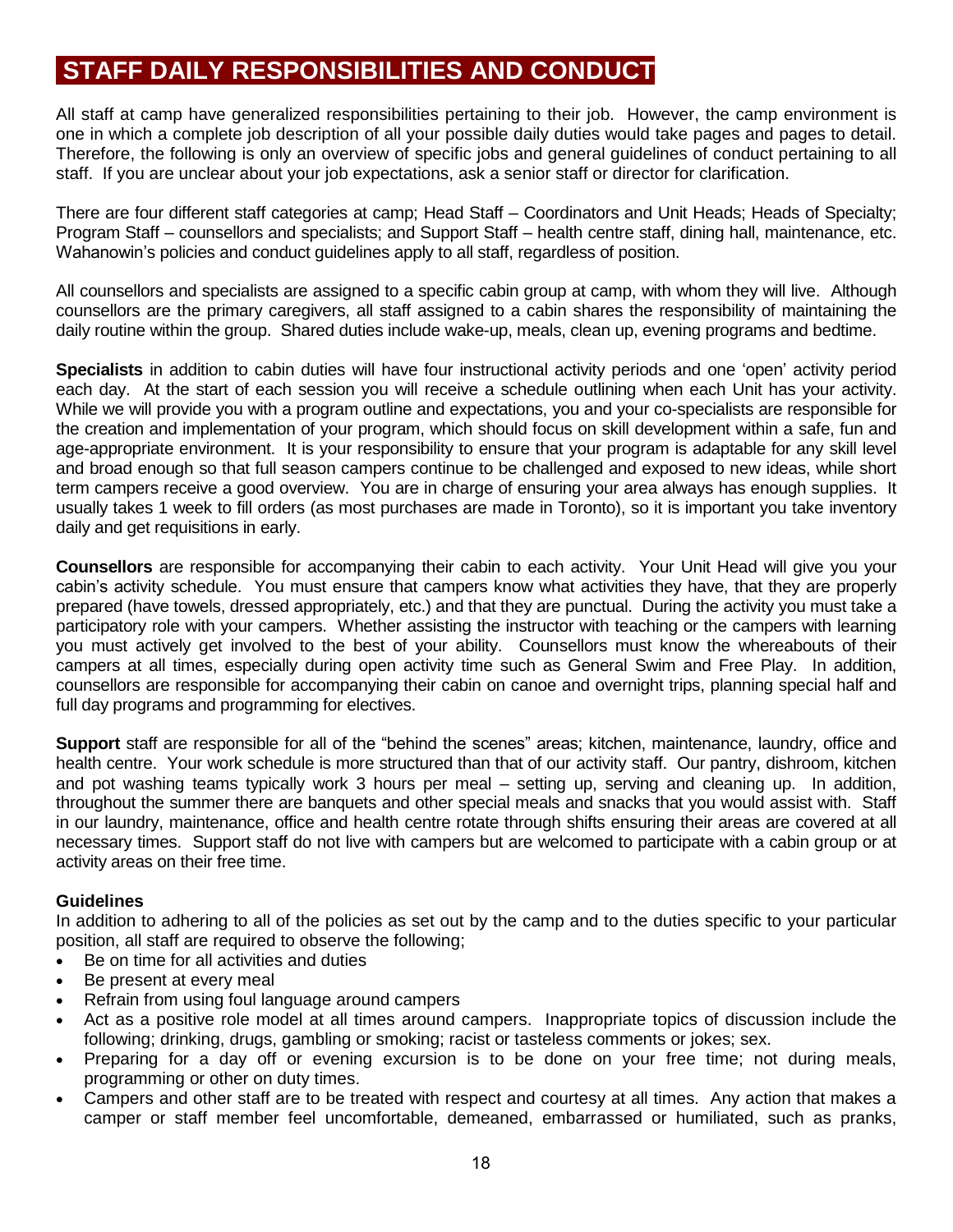teasing, ridiculing, roughhousing, playing favourites, etc. is to be avoided. If you question whether an action is appropriate or not, consider that it isn't and don't do it.

 Be responsible for looking after the well being of campers - physical, mental and social. Areas to be monitored include: hygiene, health related matters (i.e. daily medications, sunburns and bug bites, illness or injury requiring health centre attention, etc.), group dynamics with peers and cabin mates, controlling loss of belongings, eating habits, behaviour changes, etc. If you feel you can not adequately handle a situation, it is your responsibility to ask for help, another counsellor, your Unit Head, camp doctor, Director, etc.

These guidelines are set out to ensure campers (and staff too) receive the best care and camp experience. Staff not abiding by these guidelines face similar consequences as breaking other policies.

### **Evaluations**

It's important for every Director, Head of Specialty, Unit Head etc. to regularly evaluate their staff. Performance evaluations help pinpoint areas where staff members have been effective and where they can improve. These evaluations let staff know where they stand and what steps they need to take to do their best: how they can change their behavior, try harder and meet their own goals and yours.

Camp is not just a place for campers to have a great summer; it's also a workplace where staff can grow as employees and as people. Staff want to be where they feel they're growing and evolving. All Staff will be formally evaluated at least twice during their employment, but ongoing feedback will be provided to support the successful fulfillment of your job.

### **Typical Program Day**

| 7:45am               | Wake Up                               |
|----------------------|---------------------------------------|
| 8:20am               | Flagpole and First Bell for Breakfast |
| 8:30am               | <b>Breakfast</b>                      |
| 9:10am               | Cabin Clean Up                        |
| 9:50am               | Round Up                              |
| 10:20am to 11:20am   | Period 1                              |
| 11:30                | Snack Attack                          |
| 11:50am to 12:50pm   | Period 2                              |
| 1:00 <sub>pm</sub>   | <b>First Bell for Lunch</b>           |
| 1:10 <sub>pm</sub>   | Lunch                                 |
| 1:50pm to 2:50pm     | <b>Rest Hour</b>                      |
| 2:50pm to 3:50pm     | Period 3                              |
| 4:00pm to 5:00pm     | Period 4                              |
| 5:10pm to 6:00pm     | <b>General Swim</b>                   |
| 6:00pm               | <b>First Bell for Dinner</b>          |
| 6:10pm               | Dinner                                |
| 7:00pm to 7:45pm     | Free Play                             |
| $7:45$ pm            | Evening Programs Begin                |
| $8:45$ pm $-9:30$ pm | <b>Camper Snack</b>                   |
| 9:00pm to 9:45pm     | <b>Bedtime</b>                        |
| 10:00pm              | OD Checks on                          |
| 12:15am              | Dining Hall and Staff Lounge Close    |
| 12:30am              | Curfew                                |

### **Programming**

Wahanowin offers a variety of different scheduled activities and has the equipment and supplies that enable staff to facilitate many more. Throughout the program day, campers rotate through four different periods, General Swim and Evening Program. In addition to activities there are a variety of special programs that may occur during the day. As with all of our areas at camp, staff are encouraged to bring new ideas and programs to our attention and work with their supervisors to implement them if possible.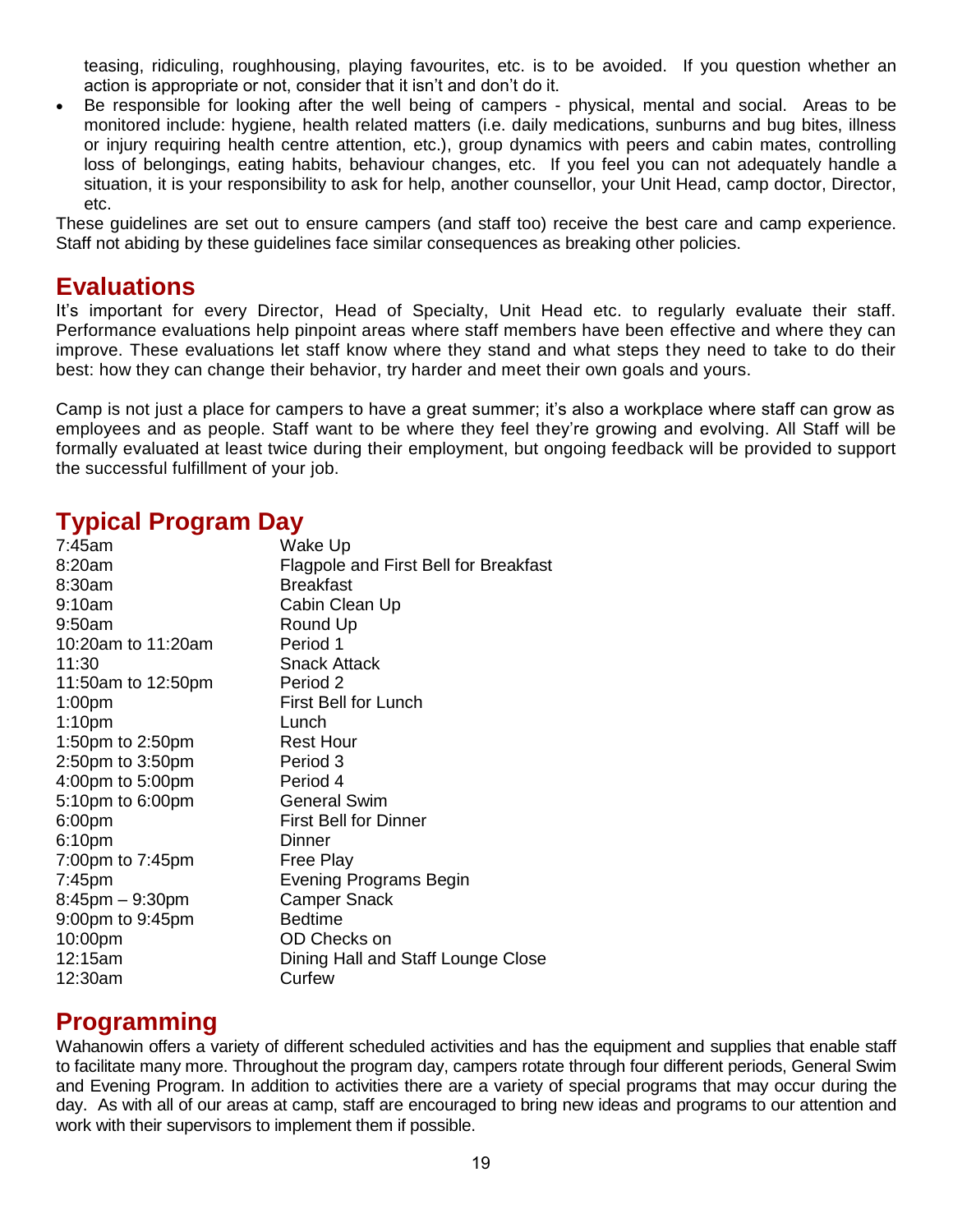### **Activity Areas**

Qualified, skilled staff lead all of our activity areas. All waterfront staff have a minimum Bronze Cross qualification and most of our instructors have years of experience. Each cabin within a Unit will have equal opportunity to participate at every activity. Any camper that favours one specific activity over another will have a chance to do it more often. All campers must participate at activities, even those they think they don't like or are unfamiliar with. Encouragement, support and enthusiasm from specialists and counsellors are important in this situation. This season Wahanowin is offering;

Archery • Arts and Crafts • Bungee Trampoline • Canoeing • Dance • Fitness Fishing • Kayak • Mountain Biking • Overnights • Photography Princess Cruise • Low and High Ropes • Sail • Sports (Baseball, Basketball, Soccer, Volleyball) • Swimming Zipline •Tennis • Trapeze • Waha Café (cooking) Waterskiing • Wake Surfing/Boarding • Waterpark • Woodworking

Staff that work in our Support areas, will have the opportunity to enjoy all of our activities during their free time.

### **Evening Programs (EP's)**

Each Unit will participate in an Evening Program each night, led by the Unit's counsellors or specialists. Everyone will be asked to organize an EP at some point during the summer. This will be planned in advance with the Unit Head so that the appropriate space is reserved i.e. specific buildings, activity areas, supplies, etc. Some examples of Evening Programs are:

Air Band • American Gladiator • Beat the Clock • Bingo • Campfire • Capture the Counsellor • Capture the Flag Carnival • Casino • Clue • Coffee House • Crazy Olympics • Dance • Eliminator • Haunted Hayride Human Bingo • Ice Cream Parlour • Las Vegas Revue • Let's make a Deal • Liar's Club • Madison Avenue Overnights • Pictionary • Rotating Games • Scavenger Hunt • Slop Bowl Game • Stock Ticker • Talent Show

### **Special Programs and Activities**

In addition to our regularly scheduled activities, our Program Coordinators are hard at work planning special activities and camp wide programming for everyone at camp. The success of these programs is dependent on staff support and spirit! Throughout the summer, special programs are also planned by counsellors who have gone above and beyond in their role and are awarded Special programs include;

Colour War • Olympiad • Carnival • Survivor • Unit Service Rehearsal

### **Theatre Program**

Each week, a different Unit is responsible for performing on Saturday evening in a musical theatre production. It is the responsibility of the counsellors and specialists in each Unit to support the hard work of their campers and the Theatre staff during the week of rehearsal. This is everything from helping to run lines, work on scenes and work on sets, props and costumes. It is the responsibility of the counselling staff in collaboration with the Theatre staff to make their Unit shine!

### **Programming Purchases/Rentals**

The camp storerooms and activity areas have an abundance of programming possibilities. Each year we anticipate supply needs and try to purchase most supplies before camp begins. When planning evening programs or special programs, staff are encouraged to utilize supplies the camp has on hand. Any requests for items to be purchased or rented in town must be reasonable and necessary for the completion of the activity (not the enhancement of it). All purchases and rentals approved must be returned to the office, *by the staff who requisitioned them*, after they are used. Any costs incurred by the camp by failing to do so, shall be charged back to the responsible staff.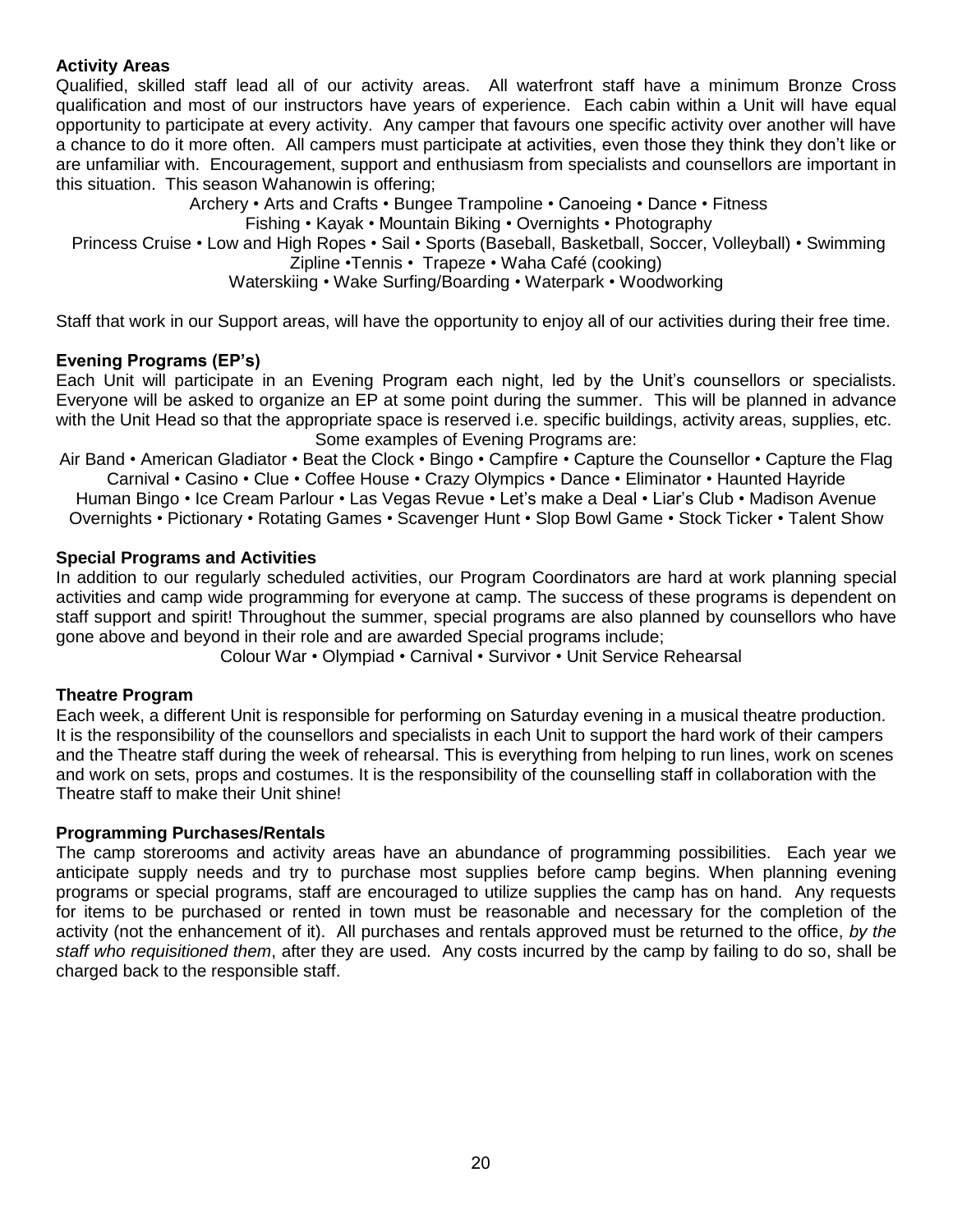### **Wahanowin Songs**

An integral part of the camp experience is sharing the songs that have become part of our tradition. Whether around the campfire, in the Dining Hall or throughout the program day, music and song convey the reasons why camp means so much to us - the activities we do, the friendships we form and the sense of family and community that stays with us always.

#### **Wahanowin Song**

Hard to know where to begin So much goes on at Wahanowin Riding and Waterskiing, Music and Arts Eight groups of campers, all taking part

Learning new ways to have fun Playing with friends in the summer sun Camping is great when your spirit is bright Right at Wahanowin, right? Right!

Sing songs after dinner and the campfires too No one is lacking for something to do

Hundreds of ways to have fun Playing with friends in the summer sun Camping is great when your spirit is bright Right at Wahanowin, right? Right!

> Da da da da da Da da da da da Da da da da da da Zest!

#### **This Place I Know**

Countdown, finally done, waited all year for July I can feel my heart when that cheering starts 'cause we finally arrived Down to main camp or up to the grove doesn't matter where I am 'Cause I finally made it back to Wahanowin

#### **Chorus**

This place I know, where summer lasts a lifetime Where I can grow, into who I want to be And the memories I make, I'll be able to take them wherever I go, From this place that I know

Spotlight, Saturday night, my first time up on stage My friends are here, I can hear them cheer, I know everything's ok Down at the docks after five long tries I get up on waterskies Up at camp there's always gonna be a place for me

#### **Chorus**

This place I know, where summer lasts a lifetime Where I can grow, into who I want to be And the memories I make. I'll be able to take them wherever I go, From this place that I know

On the beach with my friends, staring out at the sunsets, in those the moments we all share More than friendship, it's my waha family, I can't wait until I'm there

#### **Chorus**

This place I know, where summer lasts a lifetime Where I can grow, into who I want to be And the memories I make. I'll be able to take them wherever I go, From this place that I know

#### **The "W" Song**

W…that's the way we begin A…that's the second letter in H that is the third A...like the beginning of the word N...that's the letter my friend O...now we're nearing the end W...A...H...A...N...O...W...I...N That is the way we spell Wahanowin!

#### **Wahanowin Jazz**

We're strutting down Rama and we came to a spot Lots of stuff going down, the scene was real hot People sailin', waterskiin', workin' on plays Others lyin' on the docks catching some rays We're all so hip, and got pizzazz We're jiving to Wahanowin jazz

Wahana Wahana Wahana Wahana Wahanowin Wahana Wahana Wahana Wahana Wahanowin Wahana Wahana Wahana Wahana Wahanowin Wahana Wahana Wahana Wahana Wahanowin We're all so hip and got pizzazz We're jiving to Wahanowin jazz

> There's BB's, Bears and Eagles too Seniors, Grads they groove PeeGee's, Alumni and LTP They're always on the move

Wahana, Wahana Wahana Wahana Wahanowin Wahana Wahana Wahana Wahana Wahanowin Wahana Wahana Wahana Wahana Wahanowin Wahana Wahana Wahana Wahana Wahanowin We're all so hip and pizzazz We're swinging to Wahanowin jazz

Let's end this shakin' tune in an exciting way We'll leave our troubles elsewhere for another day Today we're high in spirits and we're ready to jam They'll be singing this song all over the land We're all so hip, and got pizzazz We're wailing to Wahanowin jazz

Wahana Wahana Wahana Wahana Wahanowin Wahana Wahana Wahana Wahana Wahanowin Wahana Wahana Wahana Wahana Wahanowin Wahana Wahana Wahana Wahana Wahanowin We're all so hip and got pizzazz We're wailing to Wahanowin jazz Oh yeah!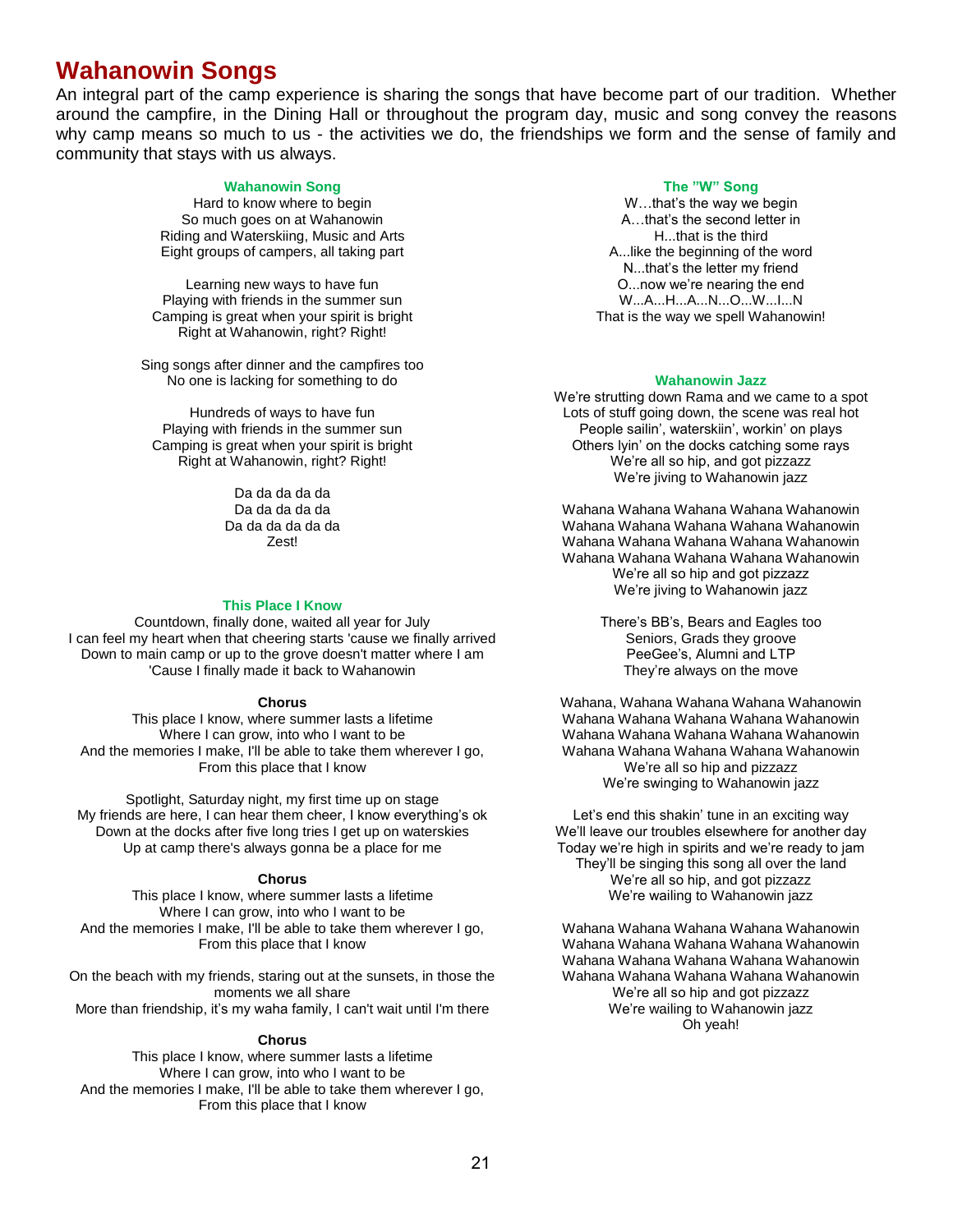# **DINING HALL AND KITCHEN RULES AND ROUTINES**

There is no other area at camp that is under pressure to perform with such consistent excellence and punctuality as our Kitchen and Dining Hall. Our staff in these areas are responsible for the preparation, serving and clean-up of up to 650 hot meals, three times a day, plus many special snacks. All staff and campers are responsible for adhering to set guidelines and routines, that when followed ensure our Kitchen and Dining Hall can perform most efficiently.

# **Kitchen and Dining Hall Rules**

- 1 Kitchen, bakery, fridges, freezers and storage areas are off limits to staff, except those specifically working there.
- 2 Support staff will eat their meals thirty minutes before the rest of the camp in a designated dining area. Those staff in the kitchen and pantry/dishroom areas must be finished dining by the first bell to prepare for serving the meal.
- 3 No food may be taken from the kitchen and/or pantry unless properly requisitioned first.
- 4 During the meal only staff on pantry duty may be behind the counter.
- 5 Dining Hall and Kitchen supplies may not be removed from the Dining Hall (i.e. taken to cabins or activity areas, etc.) or used for programming. This includes the removal of the following: cups, plates, bowls, cutlery, serving trays, juice jugs, etc.
- 6 All campers and staff are expected to display appropriate conduct while in the Dining Hall and during mealtime. This is out of respect for those who are responsible for meals, as well as others who are eating. This includes the following; being polite when asking for something, not wasting food, keeping the noise level down, **remaining in the Dining Hall until the meal is finished**, being quiet during the blessing and announcements, returning food and dishes to their appropriate places and helping your table to clean up.
- 7 Food fights and eating and drinking contests are not allowed at any time. They are unnecessary wastes of food, can cause the participants to become sick and are disrespectful to those staff that prepared the food.
- 8 During the meal, only one person may be up from the table at a time, except during clean up when two persons may be up. At all times you must travel in a one way direction and always walking, not running.
- 9 Staff are responsible for cleaning up after staff snacks. This includes throwing out empty containers and garbage, washing dishes, empty jugs and bowls, wiping counters, etc. Dishes and garbage are not to be left for pantry-dishroom staff to clean up. A Host/Hostess will be on duty every night to help clean-up.
- 10 Camper cabins, including their staff, will be asked to remain after meals to assist with dining hall clean up.
- 11 The Wahanowin dining hall and entire site is peanut/nut safe.

# **Dining Hall Routine**

- 1 There are two bells signifying mealtime. One will ring ten minutes prior to the meal, at which point you should proceed to the Dining Hall and wait outside. After the second bell you may enter the Dining Hall.
- 2 Remain standing at your table, quietly without touching anything, until after the blessing.
- 3 Everything you need for the meal (plates, cutlery, condiments, first course, etc.) will be on your table when you arrive. After the blessing, sit down and begin the first course (cereal, soup, salad).
- 4 The main course will be available at the front counter 3 or 4 minutes after the meal has begun. One person from each table will proceed to the front to pick up the main course for their entire table.
- 5 Campers and staff with special diets must take their plate to the "veggie tent" to receive their food.
- 6 If your table needs a second helping of anything, take the empty container to the front counter and request more. If your table needs more juice, a juice station is set up away from the pantry counter for refills. Campers and staff may have as many helpings as they wish, but food should never be wasted. Take small portions until you have had enough.
- 7 As the meal ends, food and drink containers, condiments and clean dishes should be returned to the pantry counter. Ensure you return everything to its proper area. The counter is labeled showing you where to put specific items and containers.
- 8 Using the spatula on your table, scrape food from all plates and bowls into the slop bowl until clean. Take all dirty plates, bowls, cutlery, spatulas, ladles, serving spoons and cups to the clearing station. This is easiest accomplished if all plates and bowls are stacked and cutlery is divided at the table.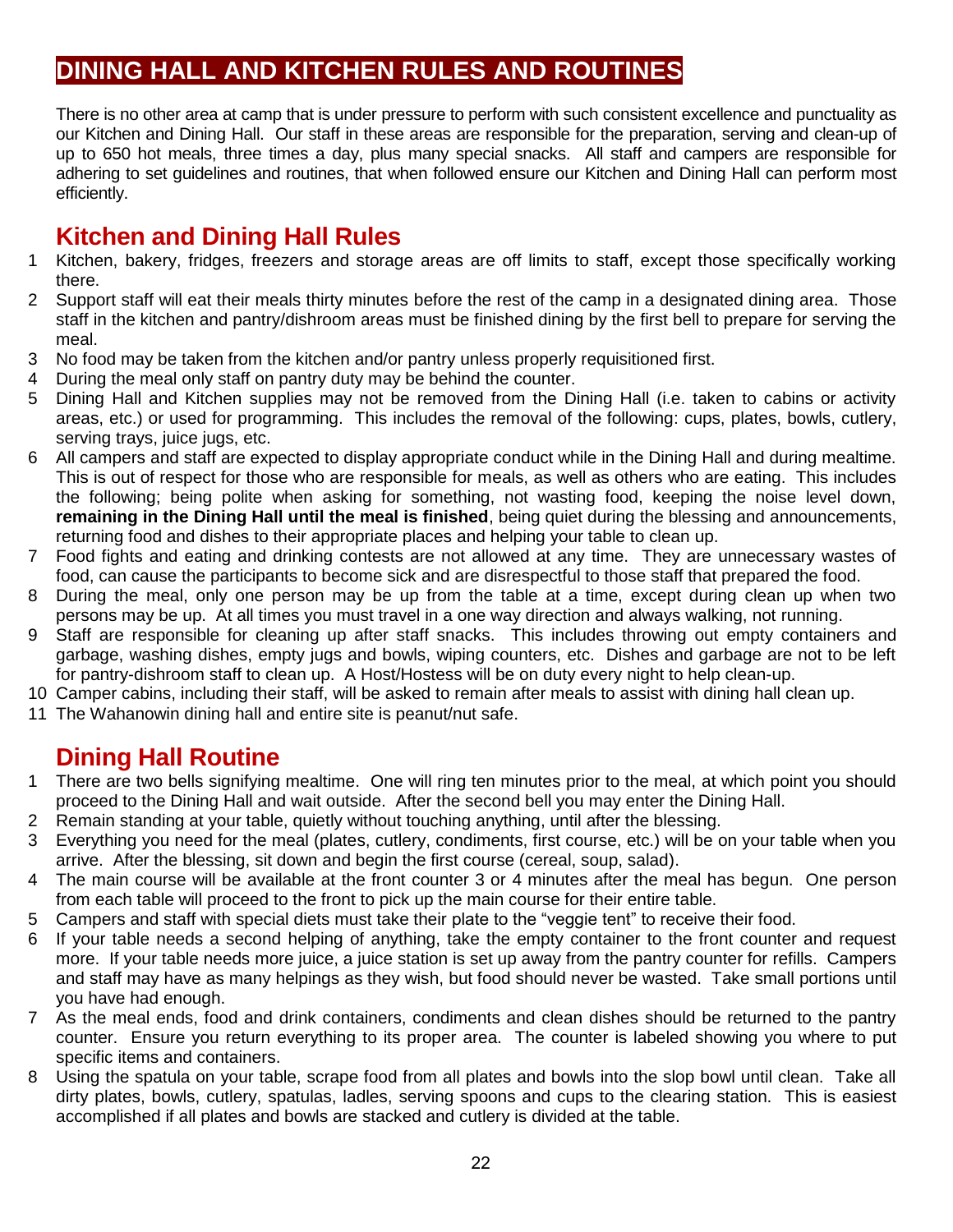- 9 Once your table is cleared off, one person should go to the dessert trolley and pick up a platter for their table. Each person receives only one dessert.
- 10 Wipe down your table with a cloth from the clearing station.
- 11 Remain sitting at your table until the announcements are over (there are announcements after every meal) and your table is dismissed.
- 12 After being dismissed, please put your benches and end chairs up on the table before you leave.

### **Blessing**

Camp Wahanowin is rooted in Jewish values and approximately 95% of our campers throughout the July and August program are Jewish. Therefore, during Wahanowin we say a blessing in Hebrew and English prior to each meal. It is as follows:

*Baruch atah adonai, El-o-hay-nu melech ha-o-lam, Ha-motzi-le-hem, Min-ha-aretz*

During school groups and National Music Camp, the Dining Hall routine stays the same, but the blessing is as follows: *For the food we are about to receive, May we all be truly thankful.*

### **Friday Night Shabbat**

The Jewish Sabbath (Shabbat) begins Friday evening and ends at sundown Saturday night. Each Friday night we have Shabbat dinner, which is followed by a service. The routine for entering and eating in the Dining Hall varies slightly from other meals. Staff and campers are asked to "dress up" for dinner, usually wearing clean white shirts and nicer pants or shorts. The meal and service is "hosted" by a different Unit each week. This Unit greets staff and campers as they enter the Dining Hall. There are no bells announcing dinner; music is played throughout camp and staff and campers proceed with their Unit, oldest to youngest, around the perimeter of camp into the Dining Hall.

Dining Hall staff set individual settings at each table, and the feel of the dinner is more formal. Dinner is a typical Shabbat meal; candle lighting, kiddush (blessing for wine) and Hamotzi (blessing for bread: Challah). Following dinner, everyone attends a Friday night service. Each week a different Unit leads the service, which is comprised of poems and songs. Subjects in the past have included friendship and giving back. Our services' underlying focus is related to our Wahanowin Values.

### **Meals/Special Dietary Requests**

As part of your employment at camp you receive room and board. This includes three meals a day, plus bedtime snacks and access to the staff fridge at any time. Our menus are carefully planned in accordance to Canada's Food Guide, allergy awareness and popular tastes. We are proud of the meals that we serve and can accommodate most special dietary requests with no extra cost or effort by you. Our meals (during Wahanowin) are kosher style: no meat and dairy at same meal, no pork or seafood.

Those staff and campers with special diets (vegetarian, kosher, lactose intolerant, etc.) may sign up to have alternate meals provided for them. Our kitchen prepares the regular meal and special dietary meals based upon these numbers. These alternatives are not provided to accommodate personal tastes. If you sign up for a special diet you are expected to adhere to it, just as those not signed up may not take these meals. Anyone with serious allergies or medical conditions that affect their diet should contact the camp to discuss. In these cases, you may be required to provide alternate food, which the kitchen will prepare for you (within reason) to supplement your diet.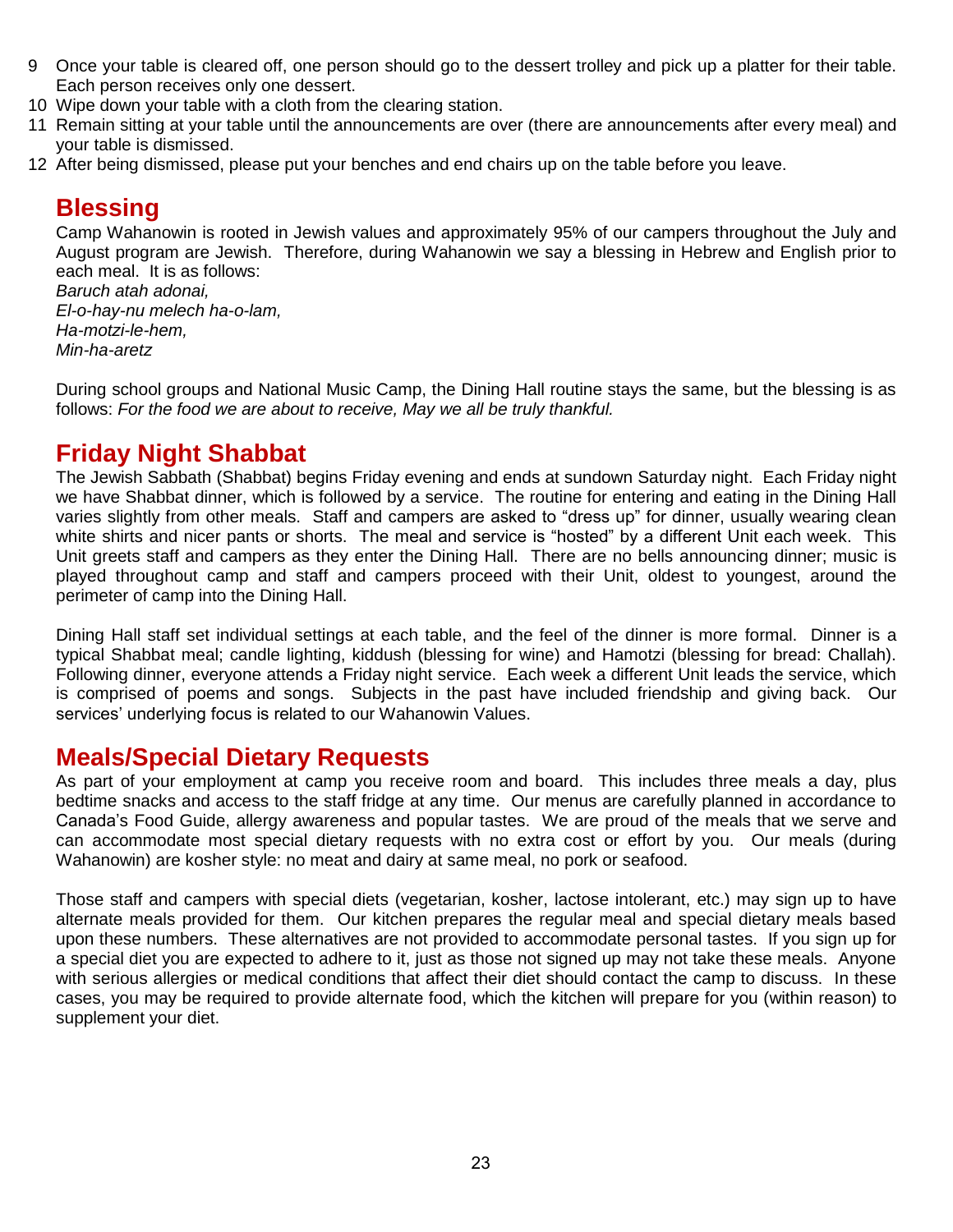# **HOW TO FIND US**

# **CONTACTING OUR DIRECTORS OR OFFICE**

### **TORONTO OFFICE**

Closed June 19 to September 6 **Address** 227 Eglinton Avenue West Toronto, ON M4R 1A9

**Phone** 416-482-2600 or 1-800-701-3132

(Our Toll Free number is not connected to the camp office during the summer)

> **Fax** 416-482-2860

**Website** www.wahanowin.com

### **Mailing Address** If sending mail to your child, be sure to include their name (first and last) PO Box 850 Orillia, ON L3V 6K8

**Phone** 705-325-2285

**Email** No Email Access

**Website** [www.wahanowin.com](http://www.wahanowin.com/)

**CAMP OFFICE** June 21 to Sept 6

> **Courier Address** 6726 Rama Road Longford Mills, ON L0K 1L0

Please DO NOT send Canada Post Priority or Express Mail to this address, as it is not delivered to our door.

### **EMAIL ADDRESSES**

**General** [info@wahanowin.com](mailto:info@wahanowin.com)

**Camp Directors** Elijah Geller - [elijah@wahanowin.com](mailto:elijah@wahanowin.com) Tia Wintre - [tia@wahanowin.com](mailto:tia@wahanowin.com)

**Manager – Camp Experience & Logistics**

Paige Kruger – paige@wahanowin.com

**Manager – Outdoor Education Centre/Administrative Coordinator**

Sydney Singh – sydney@wahanowin.com